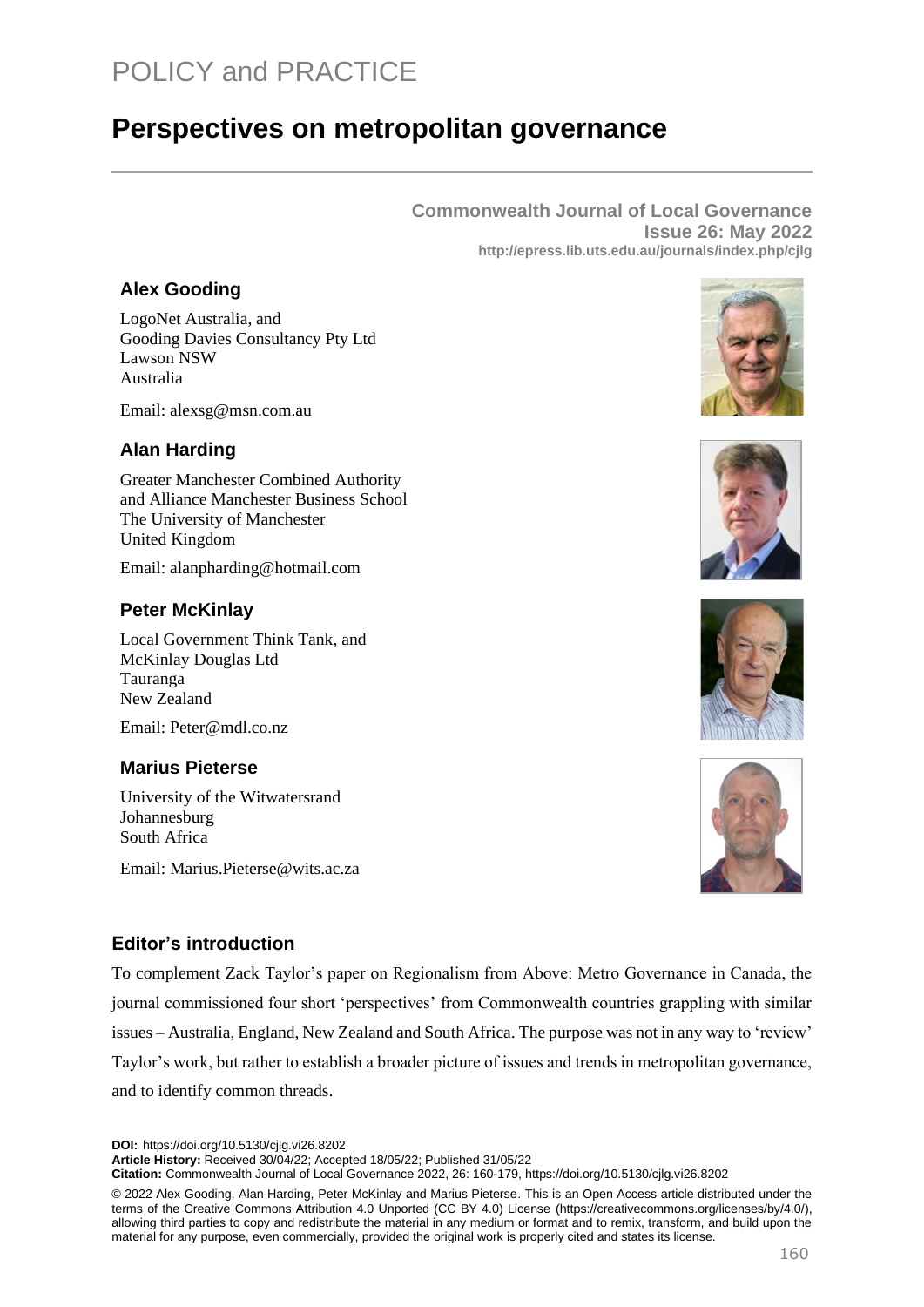The perspectives from Australia, England and South Africa focus on recent developments and governance issues in particular metropolitan areas. These are respectively the fast-growing outer metropolitan sub-region of Western Sydney; the long-established conurbation of Greater Manchester; and the vast, emerging 'multi-nodal sprawl' of South Africa's Gauteng City Region, centred on Johannesburg. The New Zealand perspective takes a different approach, exploring the implications of shifts in national policy towards a focus on wellbeing and the quality of life in communities, with significant implications for the future of local government and the way metropolitan areas are governed.

Nevertheless, all four perspectives reveal similar underlying concerns that metropolitan governance frameworks and practices often struggle to keep pace with global trends, urban growth, community needs and national priorities. Effective inter-government relations are crucial, but local governments may not be at the table, or their views may be largely ignored. The governance of metropolitan regions becomes increasingly fraught, a battleground between the forces of devolution and centralisation. How can meaningful and effective collaborative governance be realised? Who should take the lead and do we have the right tools and skills? In such a complex and fluid environment, can we realistically expect anything more than brief periods of clarity and consensus that at least enable agreement on the next few steps?

# **Western Sydney and the City Deal: a precursor to metropolitan governance reform?**

### **Alex Gooding**

At first glance there are strong similarities in the factors that influence Canadian and Australian metropolitan governance. The three attributes highlighted by Taylor (2022) – the concentration of population in a few large urban regions, a federal constitutional system which leaves the provinces largely in charge of metropolitan governance, and a Westminster parliamentary system with singlemember electorates that elevates the political importance of local issues – are also all present in Australia.

However, within this broadly comparable framework there are significant differences. Australian state governments have been much more uniform and less innovative in their approaches to metropolitan governance than their Canadian provincial counterparts. For example, there have been no attempts to introduce two-tier municipal arrangements, and formal regional governance structures in urban areas are relatively rare (Nicholls and Spiller 2020).

Overwhelmingly, local government 'reform' in Australia has involved consolidation of councils through amalgamations initiated or forced by state governments, usually in pursuit of economies of scale and efficiencies in service delivery and, to a lesser degree, to improve the 'strategic' capacity of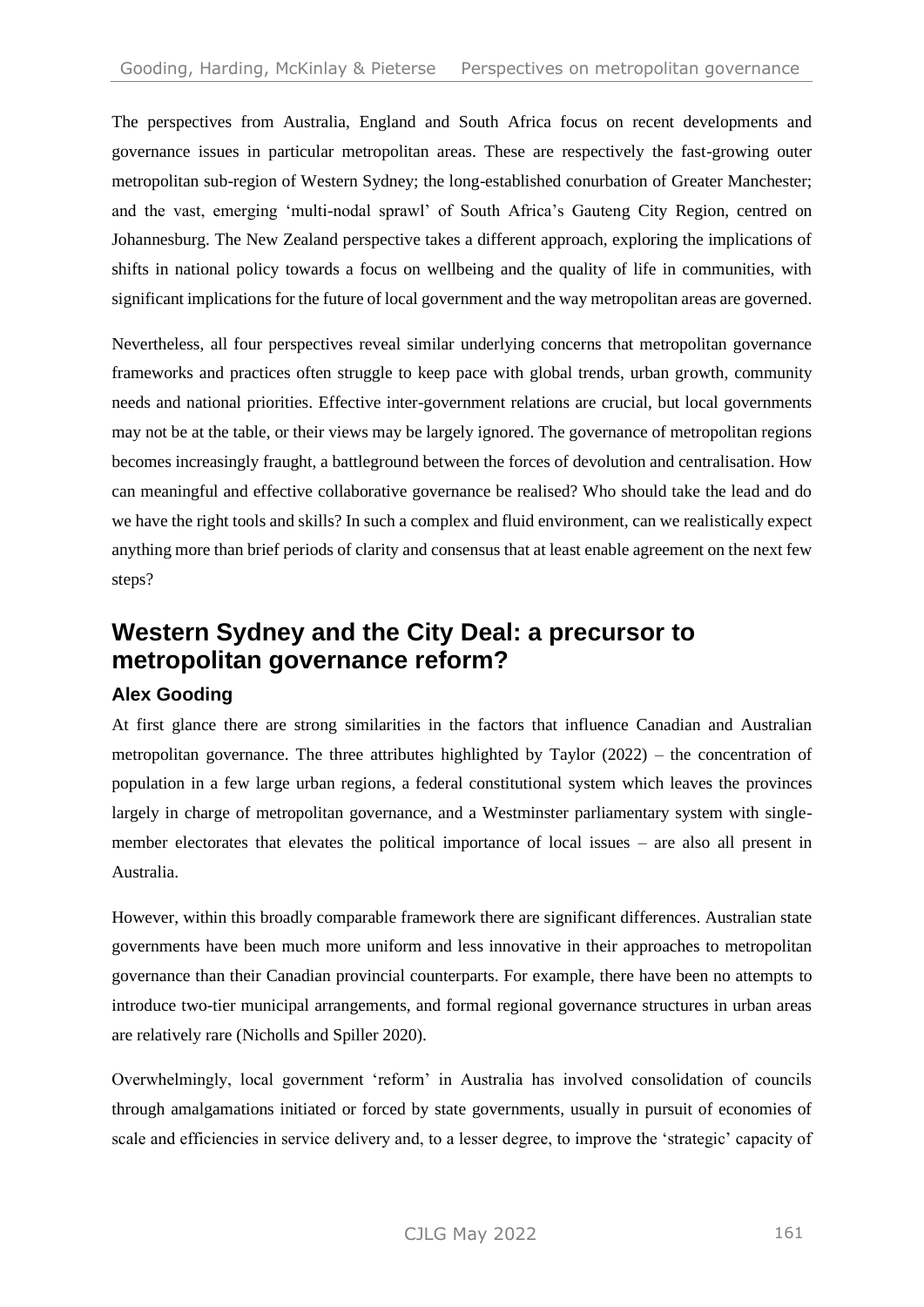municipalities. While these moves have created larger councils, improving the system of urban management and metropolitan governance was rarely seen as a key outcome, at least until recently.

Over the years there have been several proposals to establish formal metropolitan-wide governance mechanisms in the five mainland state capital cities (where the majority of Australians live), but most of these failed to gain traction. The most significant exception is Brisbane, where a (then) metropolitanwide council was created in 1924. Although urban development now extends far beyond its boundaries, the City of Brisbane remains Australia's most populous local government area and dominates its region.

Another example (which could be described in Taylor's terms as a metropolitan single-purpose body) was the formation by the New South Wales (NSW) state government of Sydney's Cumberland County Council (CCC) in 1945. The CCC, which comprised councillors elected by sub-regional groupings of municipalities, was charged with developing and implementing a planning scheme for the whole Sydney region (Winston 1957). However, while it succeeded in producing the plan, the CCC faced resistance from key government departments in implementing it. Eventually the CCC became less relevant to the city's management and the government dissolved it in the early 1960s (Wardlaw 2003).

As Wardlaw points out: *"the Government was not prepared to devolve real authority for the planning of an area accommodating some three quarters of its own constituents to a local government body which could become a rival for power"* (2003, p. 61). The fact that Brisbane City Council had indeed become a significant powerbase within Queensland reinforced this view.

The reluctance of state governments to either share meaningful political power with metropolitan municipalities or to substantially devolve authority for city-wide planning or management to local government remains the underlying dynamic of Australian metropolitan governance arrangements (Butt et al. 2020). In response, a number of less formal collaborative metropolitan and sub-metropolitan arrangements have developed, notably in Western Sydney.

### **Western Sydney: early attempts at collaborative governance**

As in Canada and elsewhere, the management of Australian capital city regions has been driven by their ever-expanding urban footprint, which has exacerbated fragmentation of local government by turning surrounding rural council areas into suburban extensions of previously compact urban centres. These outer suburban areas now contain a large proportion of the urban population and their needs for infrastructure and services demand a growing share of available resources.

This is particularly evident in Western Sydney. A century ago, the council areas west of Parramatta (Sydney's 'second CBD' which lies roughly at the centre of the current metropolitan region) had a population of around 85,000 (Commonwealth of Australia nd; Bradfield 1924). Today, the broadly comparable area of the designated 'Western Parkland City' plus the City of Blacktown immediately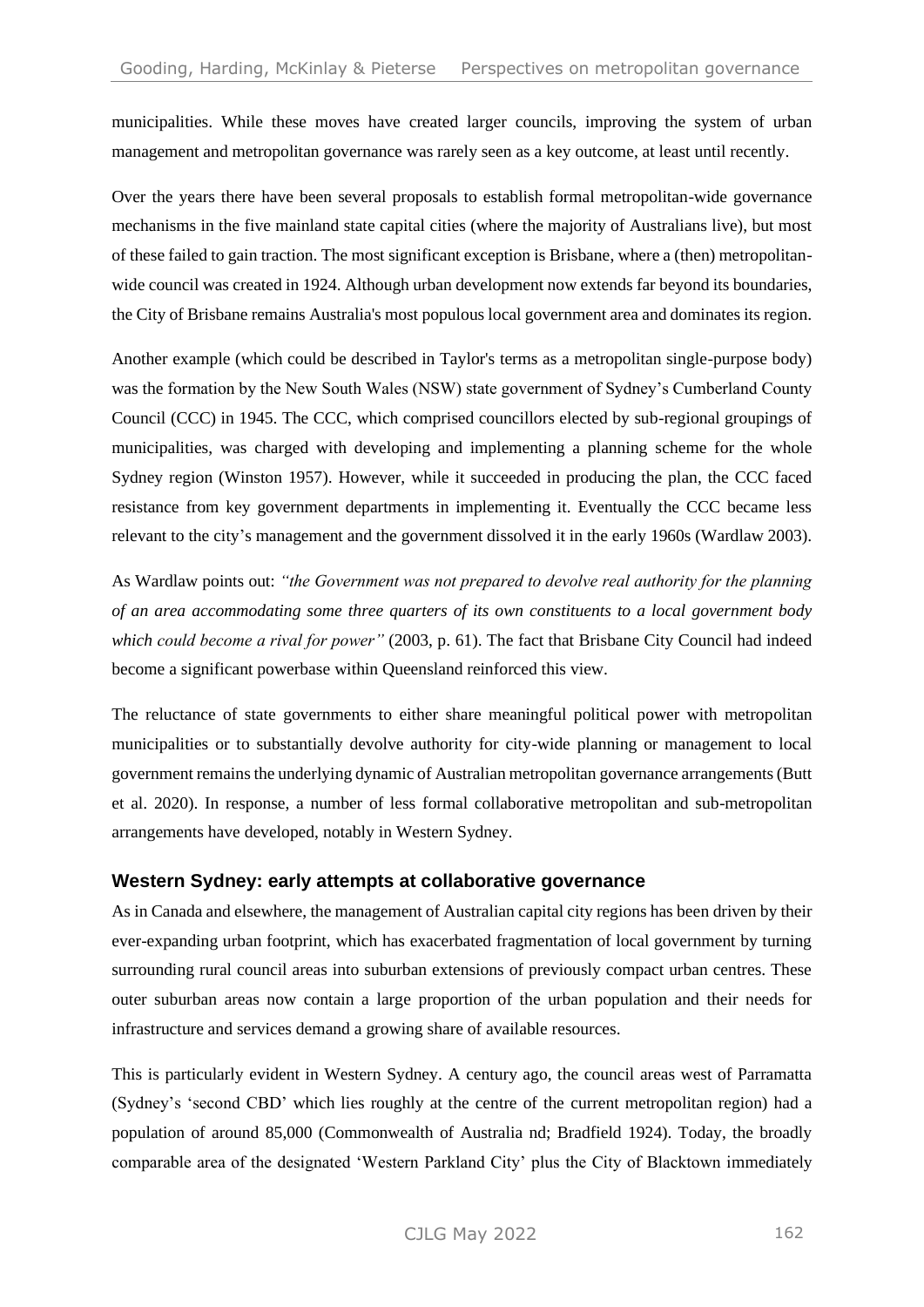west of Parramatta has over 1.5 million residents (GSC 2018b; Australian Bureau of Statistics 2022), more than a quarter of the metropolitan total. Most of this growth has occurred since the Second World War, and the failure of successive metropolitan strategies to link planning with funding during much of this period resulted in a disastrous lag in providing infrastructure and services (Toon and Falk 2003).

Ironically, it was federal recognition of this problem that was the catalyst for the region's most enduring collaborative partnership, the Western Sydney Regional Organisation of Councils (WSROC).<sup>1</sup> In the early 1970s the regional policies of the Whitlam Labor government spurred the establishment of around 80 regional organisations of councils (ROCs) across Australia (Kelly et al. 2009). Many of these collapsed after the subsequent return of a conservative government, but WSROC escaped this fate by transforming from the 'top-down' regionalism of the ROC policy into a regional advocacy group for municipalities to lobby state and federal governments to overcome the region's increasingly obvious infrastructure and service deficits (Gooding 2005).

WSROC also established wider, informal partnerships with other organisations in advocating for the region. Many of these early campaigns were successful, leading to additional hospital facilities and the establishment of a regional university (Marshall et al. 2003). By the 1990s WSROC was exploring models for collaborative engagement with the state government, particularly through the planning system, and also attempting to form broad governance partnerships 'from the ground up' with other regional organisations (WSROC 2001, 2005; Gooding 2005). Many of these organisations were themselves directly or indirectly products of WSROC's lobbying (Gooding 2005).

However, while these initiatives were often effective in influencing government planning priorities and establishing lines of communication between local government and state departmental staff, state agencies (and often the government itself) resisted the organisation's attempts to engage in enduring collaborative arrangements. WSROC also lacked the resources and authority to develop a sustained cross-sector collaborative governance model (Gooding 2005). In recent years WSROC's relevance has diminished and a number of councils have left the organisation. This also reflects changing patterns of urban development and governance flowing from the designation of a 'Western Parkland City' and the signing of a federal-state 'City Deal'.

### **Revisiting metropolitan governance in the 'Western Parkland City'**

Continued population growth and infrastructure investment are altering the social and economic structure of Western Sydney. Previously, communities of interest had evolved along the road and rail corridors radiating east to west through the region from central Sydney. The development of the North West and South West Growth Centres (NSW Government 2010), combined with the completion of the

<sup>&</sup>lt;sup>1</sup> The author was the CEO of WSROC from 1996 to 2008. WSROC comprised the councils in the northern and central sections of the broader Greater Western Sydney region.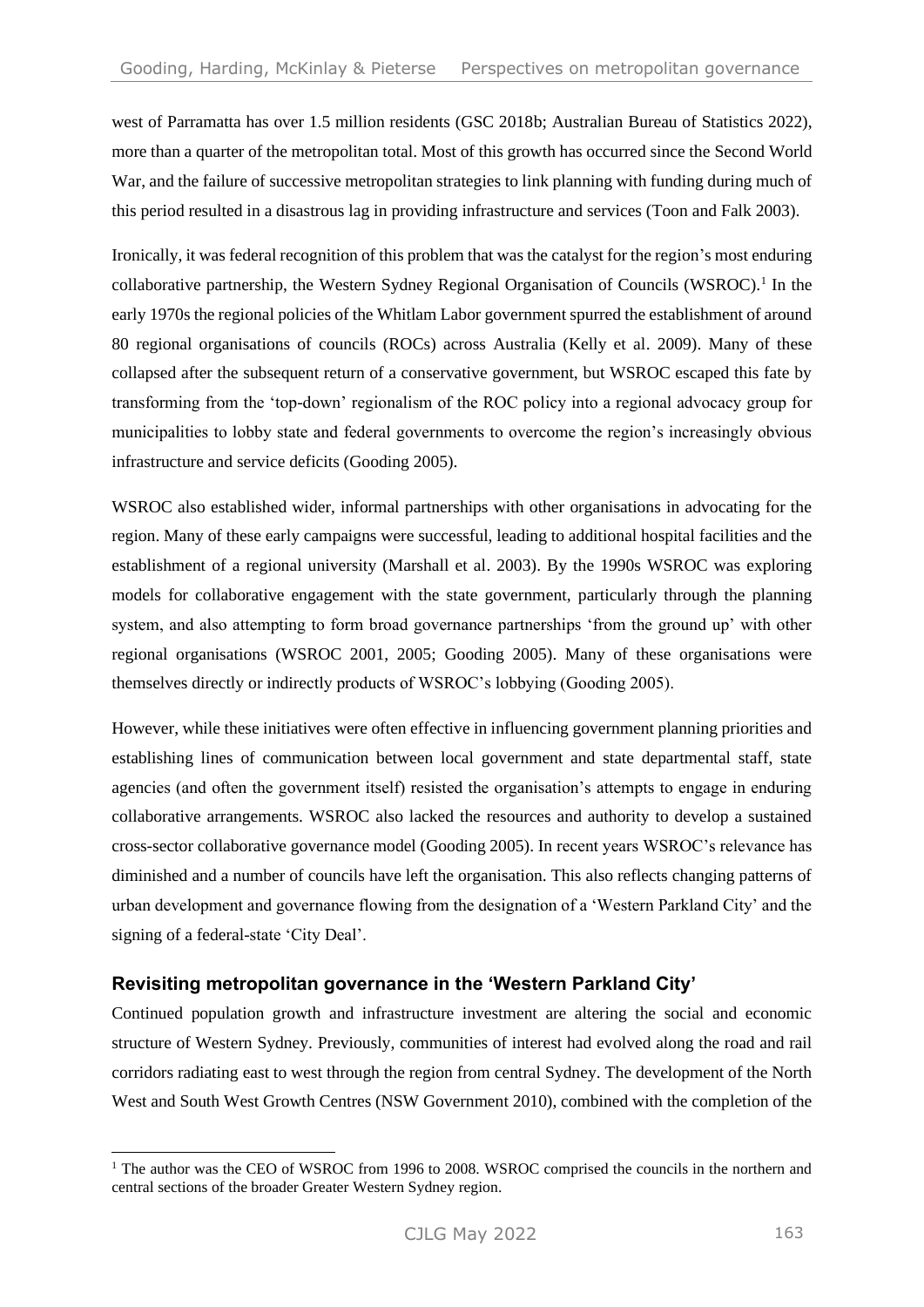M7 orbital Motorway introduced a new set of linkages between outer metropolitan municipalities and communities along a north–south axis. Grappling with the very high growth rates mentioned earlier, the outer western councils began to see themselves as a group facing distinctly different issues compared to their relatively more established counterparts in the eastern part of the region.

An example of this was the involvement of a number of these farther west councils in the formation of the National Growth Areas Alliance (NGAA), established in 2007 as *"the peak body for local governments in Australia's outer urban growth areas"* to advocate *"to state and federal governments on growth area challenges and opportunities"* (NGAA 2022). The NGAA currently has 20 member councils across four states, and all five of the NSW Councils are in Western Sydney (NGAA 2022). While the NGAA seems to be pursuing a path of distributed advocacy rather than a form of collective governance, many of its policies and actions, such as calling for the *"rebalancing of the spatial structure of our capital cities"* (NGAA 2020), are similar to those that WSROC had been advocating for many years.

This reordering of spatial patterns in Western Sydney was reinforced by several key planning decisions taken by the federal and NSW governments. In particular, the commitment to build Sydney's second airport has been a catalyst for major change. The Greater Sydney Commission's (GSC)<sup>2</sup> Greater Sydney Region Plan: A Metropolis of Three Cities subsequently identified the Western Parkland City as part of a restructure of the metropolitan area into three '30-minute' cities (GSC 2018a). It encompasses eight large and populous local governments centred on the airport site, which lies at the western edge of the planned urban area, roughly at the mid-point of the emerging north–south axis. The airport is seen as a major focus for new development and economic investment (GSC 2018b).

Maximising the potential economic and social benefits of the airport is also the focus of the federal government's Western Sydney City Deal, signed in 2016. This sought to establish a collaborative partnership between the federal government, NSW government and the eight councils (Commonwealth of Australia 2018). A federal government initiative, it is one of nine such Deals which are based on a common set of principles, including *"a shared vision for growth, reform and improvement"*, *"a negotiated and customised approach, across the whole of government"* and *"institutional and governance reforms for sustained improvement"* (Australian Government 2018, p. 1).

The Western Sydney City Deal also contains a number of ambitious commitments including substantial funding for transport infrastructure, a new 'Aerotropolis' close to the airport and a range of employment, education, housing and environmental initiatives. To manage the City Deal, several elements have been added to the collaboration arrangements adopted by the GSC elsewhere. There are three governance bodies – a Leadership Group with ministerial and mayoral representation from the three levels of

<sup>2</sup> Now the Greater Cities Commission (GCC).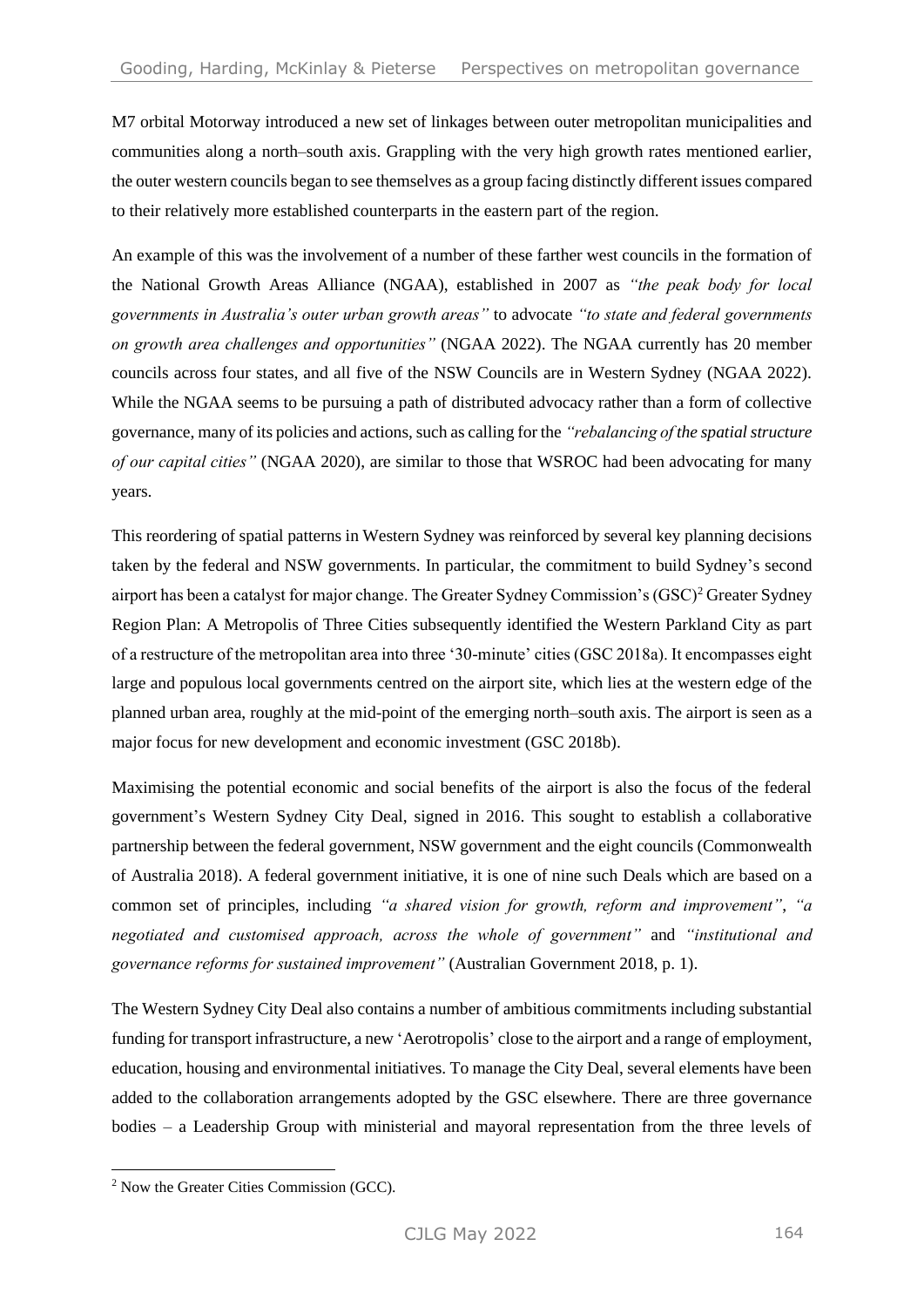government; an Implementation Board comprising government officials and local government CEOs; and a Coordination Committee *"to oversee coordination of City Deal commitments"* (Australian Government 2021, p. 53).

Another key governance element is the establishment of a Planning Partnership involving the eight participating municipalities plus the adjoining City of Blacktown, the GSC and several state agencies. These arrangements are described in detail by Morrison and Van Den Nouwelant (2020).

The attractions of the City Deal framework for participating local governments were obvious, as outlined in a 2018 report to Campbelltown City Council in terms that were echoed by other cities (Penrith City Council 2018; Liverpool City Council 2018).

*The Western Sydney City Deal continues to represent a fundamental opportunity to reform the relationships between all levels of government and between the Councils in the Western Parkland City, leveraging off the once in a lifetime investment in planning and building a new third Metropolitan City – the Western Parkland City – with the Western Sydney Airport as an important economic focus.*

*Over its projected 20-year lifespan, the implementation of the Deal is anticipated to deliver changes of great and lasting significance to our current and future communities, including access to opportunities that the Western Parkland City has not seen before* (Campbelltown City Council 2018, p. 16).

These arrangements, combined with the already changing spatial relationships within Greater Western Sydney and the development of other networks such as the NGAA, have had serious consequences for WSROC and its erstwhile neighbour in the Macarthur sub-region to the south (MACROC). The two ROCs' boundaries and advocacy suddenly seemed less relevant to their members in the face of the level of resourcing and access on offer through the City Deal. This, combined with other factors (including the effects of municipal amalgamations), led to several councils deciding to leave WSROC, while MACROC was disbanded completely in 2018 as a direct result of the incorporation of its entire area into the City Deal (Campbelltown City Council 2018).

There has been an associated decline in relevance of the concept of Greater Western Sydney itself. The term is not mentioned at all in the GSC Regional Plan, nor the City Deal documents. 'Western Sydney' appears to have been redefined as being synonymous with the Western Parkland City, while the eastern part of the region has been incorporated into the 'Central River City' based on Parramatta (Commonwealth of Australia 2018). This redefinition may also reflect the reality that as Greater Western Sydney now contains half the metropolitan area's population, it may have outlived its usefulness as a single region for planning purposes.

### **What next?**

There are two ways to look at the City Deal governance framework. The first is to evaluate its effectiveness in terms of practical intergovernmental cooperation to achieve specific outcomes.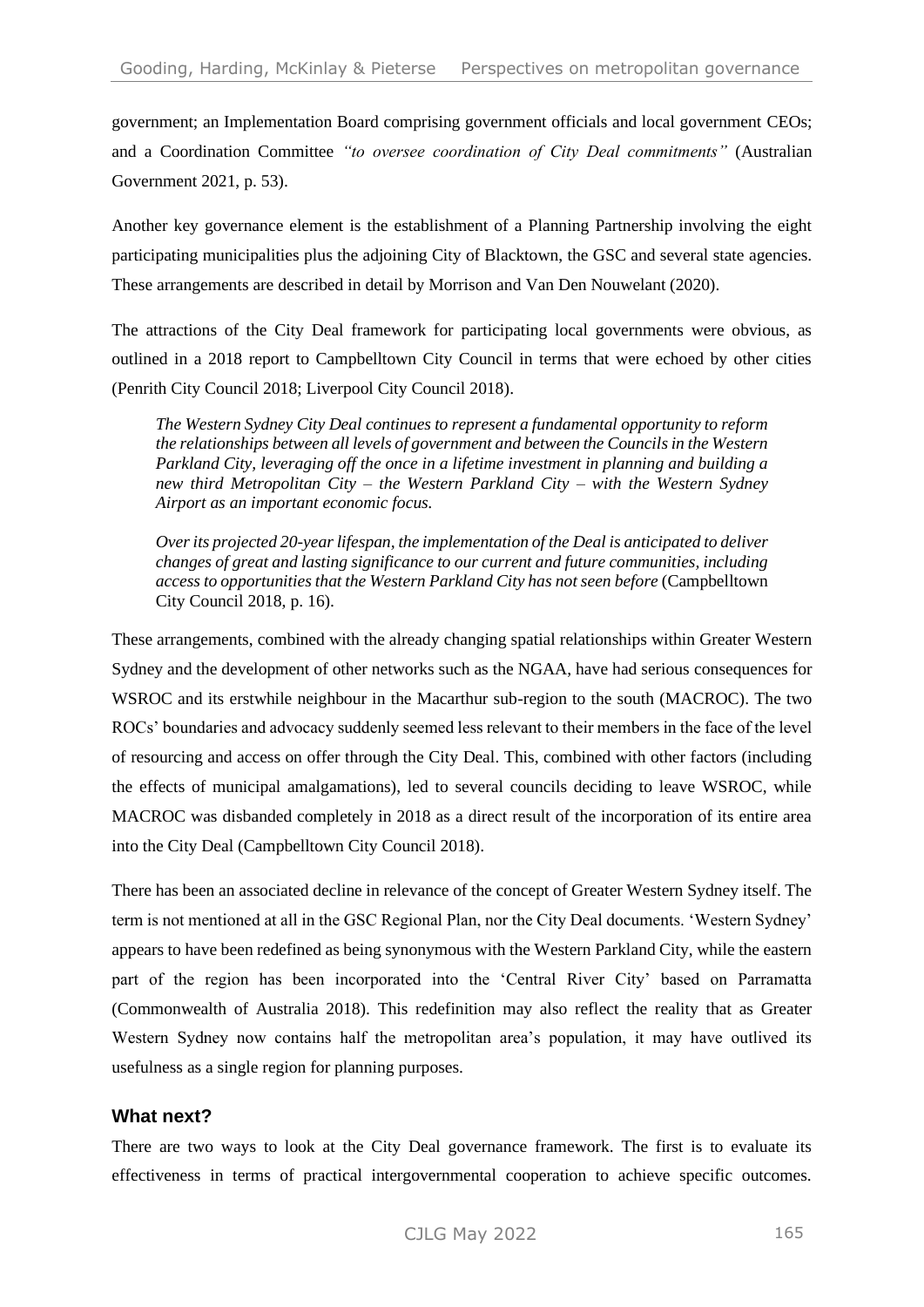Morrison and Van Den Nouwelant (2020) nominated a number of preconditions required for successful collaboration, such as a clear institutional design, strong leadership, and the ability to deliver intermediate outcomes. Their assessment of the Planning Partnership component of the governance arrangements against these criteria was largely positive, but also identified some potential weaknesses, for example the lack of formal status and a limited lifespan which could undermine the stakeholders' commitment to long-term cooperation.

The second approach is to assess the City Deal in terms of its contribution to metropolitan governance. Here it is important to distinguish between the modest collaborative components of the underlying GSC 'Three Cities' metropolitan plan (for example, its 'Collaboration Areas' programme) and the more intensive arrangements in the City Deal. The former most resembles the 'provincial metropolitan policy overlay' described by Taylor (2022) in the Canadian context. As such, the GCC's regional planning approach *"continues the focus on centralisation and administrative reform for State Government, as opposed to broad-based metropolitan governance reform"* (Nicholls and Spiller 2020, p. 162).

The City Deal agreement has brought more ambitious considerations of governance into this equation. Morrison and Van Den Nouwelant (2020) point to the symbolism of the high priority the Deal has given to establishing *"a Planning Partnership with local government to drive forward planning in relation to larger-than-local matters".* They also note that *"bringing together all levels of government and introducing ambitious planning reforms show that the parties realise that the stakes are high and new governance modes are needed"* (Morrison and Van Den Nouwelant 2020, p. 79). Significantly, the engagement of all three levels of government also has the potential to undercut the state government's tendency towards centralising control over local government.

However, while it has demonstrated the benefits of a collaborative approach, the Planning Partnership has been designed primarily to implement the commitments of the City Deal rather than to provide an enduring model of metropolitan governance. Nicholls and Spiller (2020) identified five 'pillars' of metropolitan governance reform, including defining a functional metropolitan 'place'; applying principles of subsidiarity; establishing fiscal independence; ensuring democratic accountability; and addressing inequality. Beyond providing a definition of place, the City Deal does little to address these principles.

It is also unclear how a transition from the current City Deal arrangements to an ongoing model incorporating these principles could be managed, or how even the limited current arrangements could be applied to the rest of metropolitan Sydney without the incentive of the additional federal funding and support provided through similar City Deals. To complicate matters, the state government has now dramatically expanded the Three Cities concept into a six-city model, adding the Lower Hunter and Central Coast Cities to the north of Sydney and Illawarra-Shoalhaven to the south. This emerging conurbation is somewhat akin to Ontario's Greater Golden Horseshoe. Its planning will be overseen by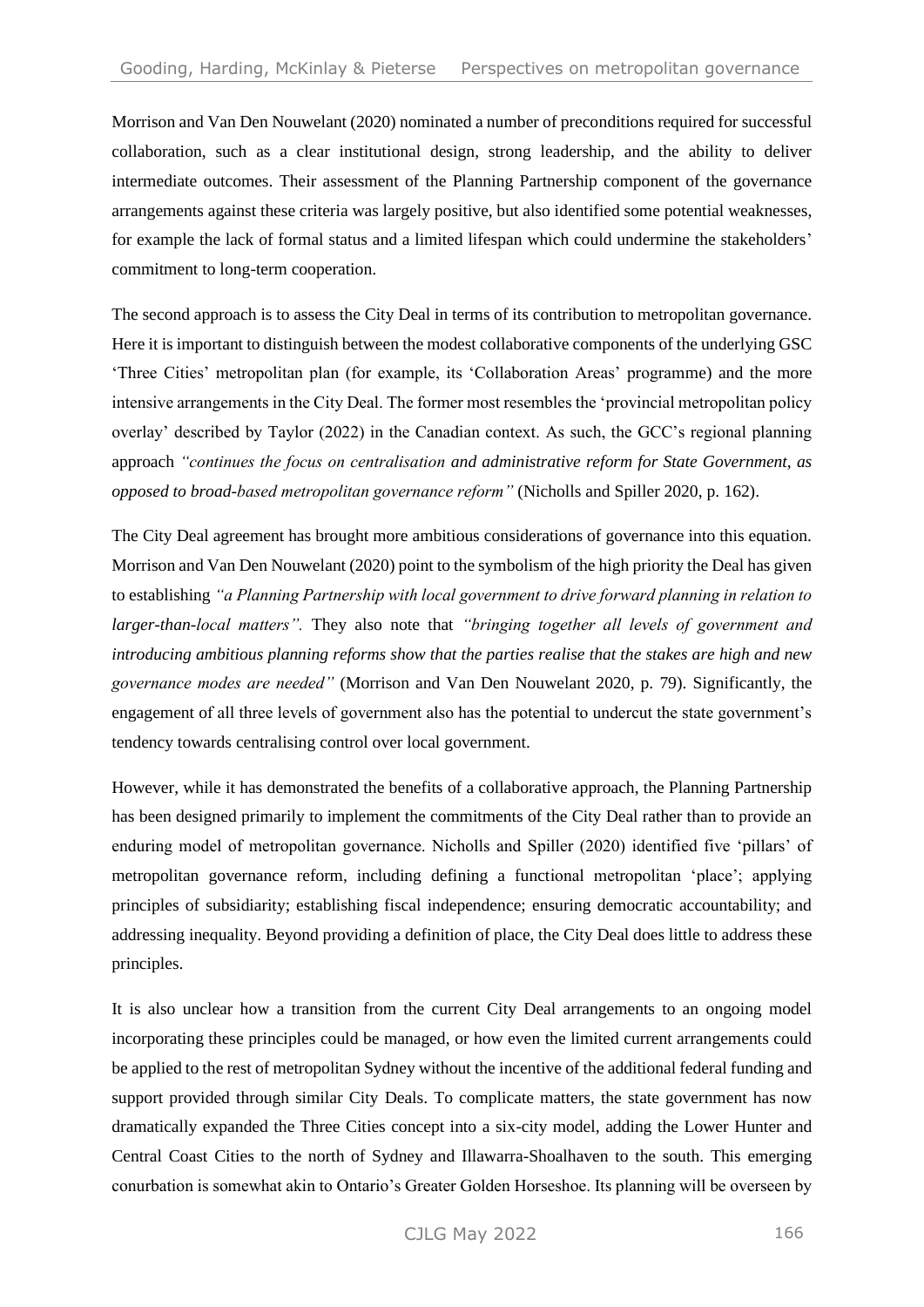a revamped 'Greater Cities Commission' (GCC) and will aim to *"create a polycentric region where each city builds on its existing strengths and local character while leveraging the benefits of scale to attract new talent and investment as well as enhanced infrastructure and amenities"* (Stokes 2022, p. 1).

While recognition of the scale of the NSW coastal conurbation and the need to plan for it holistically is long overdue, the implications for metropolitan governance are still unclear. The state government evidently intends to maintain overall control of urban planning, but it has provided no indication of how the six city regions will be managed within a cohesive framework. At this stage, the City Deal arrangements for Western Sydney seem unaffected by the announcement.

If the new Western Sydney airport and 'Aerotropolis' develop as planned, and the City Deal succeeds, the Western Parkland City will eventually incorporate a major new urban centre rivalling and in some ways superseding the current sub-regional centres of Campbelltown, Liverpool and Penrith. This may cause tensions, but on the other hand it appears that the participating municipalities may be developing a capacity and enthusiasm for working collaboratively at a metropolitan scale, and for engaging with federal and state governments on a more equal footing, rather than as subordinates. On this basis the Western Sydney City Deal may yet provide a catalyst for the evolution of more inclusive and equitable forms of metropolitan governance within the state government's broader six-city vision.

### **References**

- Australian Bureau of Statistics. (2022) *Regional population 2020–21.* Available at: https://www.abs.gov.au/statistics/people/population/regional-population/latest-release
- Australian Government. (2018) *Delivering City Deals.* Canberra: Australian Government. Department of the Prime Minister and Cabinet.
- Australian Government. (2021) *Western Sydney City Deal annual progress report 2021*. Canberra: Australian Government. Department of Infrastructure, Transport, Regional Development and Communications.
- Bradfield, J. (1924) *The city and suburban electric railways and the Sydney Harbour Bridge*. PhD Thesis, The University of Sydney.
- Butt, A., Kroen, A., Steele, W. and Dühr, S. (2020) *Local government co-ordination: metropolitan governance in twenty-first century Australia*. AHURI Final Report No. 352. Melbourne: Australian Housing and Urban Research Institute Limited. Available at:<https://www.ahuri.edu.au/research/final-reports/352> doi: 10.18408/ahuri5323001.
- Campbelltown City Council. (2018) *Extraordinary Business Paper.* 28 August 2018.
- Commonwealth of Australia. (nd) *Census of the Commonwealth of Australia taken for the night between the 3rd and 4th April 2021 Part X New South Wales – Population of Local Government Areas.*
- Commonwealth of Australia. (2018) *Western Sydney City Deal.* Commonwealth of Australia, Department of Infrastructure, Regional Development and Cities, and NSW Department of Premier & Cabinet.
- Gooding, A. (2005) *'In the saddle or the burr underneath' – the role of Regional Organisations of Councils in metropolitan planning.* Paper presented at the Second State of Australian Cities Conference, Griffith University, Brisbane.
- Greater Sydney Commission. (GSC) (2018a) *Greater Sydney Region Plan: a metropolis of three cities.* NSW Government: Greater Sydney Commission. Available at: https://greatercities.au/metropolis-of-threecities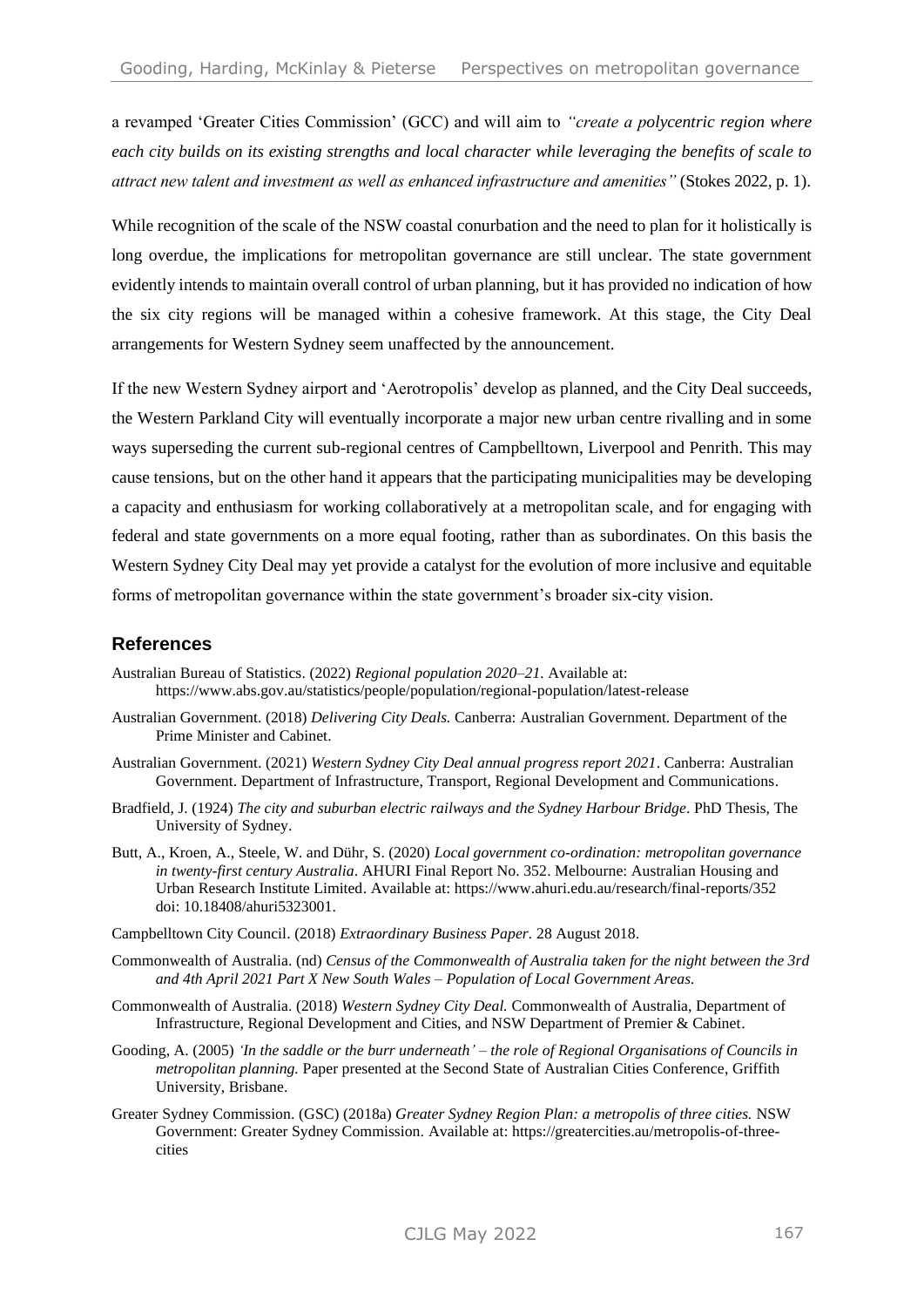- Greater Sydney Commission. (GSC) (2018b) *Western City District Plan*. NSW Government: Greater Sydney Commission. Available at: https://greatercities.au/western-city-district-plan
- Kelly, A., Dollery, B. and Grant, B. (2009) Regional development and local government: three generations of federal intervention. *Australasian Journal of Regional Studies*, 15 (2), 171–193. https://ro.uow.edu.au/scipapers/234
- Liverpool City Council. (2018) *Council Agenda Addendum: Ordinary Council Meeting.* 29 August 2018.
- Marshall, N., Dollery, B. and Witherby, A. (2003) Regional organisations of Councils (ROCS): the emergence of network governance in metropolitan and rural Australia? *Australian Journal of Regional Studies,* 9 (2), 169–188.
- Morrison, N. and Van Den Nouwelant, R. (2020) Western Sydney's urban transformation: examining the governance arrangements driving forward the growth vision. *Australian Planner,* 56 (2), 73–82. https://doi.org/10.1080/07293682.2020.1742172
- National Growth Areas Alliance. (NGAA) (2020) *National Growth Areas Alliance policy platform – 2020-21.*
- National Growth Areas Alliance. (NGAA) (2022) *About the NGAA.* Available at: https://ngaa.org.au/about [Accessed 13 May 2022].
- New South Wales (NSW) Government. (2010) *Metropolitan plan for Sydney 2036.* NSW Government.
- Nicholls, L. and Spiller, M. (2020) A twenty-first century framework for Australian metropolitan governance, *Australian Planner,* 56 (2), 158–169. DOI: 10.1080/07293682.2020.1750443
- Penrith City Council. (2018) *Business Paper. Ordinary Meeting 27 August 2018.*
- Stokes, R. (2022) *Greater Cities Commission Bill 2022*. Second Reading Speech. Parliament of New South Wales.
- Taylor, Z. (2022) Regionalism from above: intergovernmental relations in Canadian metropolitan governance. *Commonwealth Journal of Local Governance,* (26), 139-159. https://doi.org/10.5130/cjlg.vi26.8141
- Toon, J. and Falk, J. (eds.) (2003) *Sydney: planning or politics – town planning for Sydney Region since 1945.* Sydney: Planning Research Centre, University of Sydney.
- Wardlaw, H. (2003) Reality strikes the county of Cumberland. In: Toon, J. and Falk, J. (eds.) *Sydney: planning or politics – town planning for Sydney Region since 1945*, (49–61). Sydney, Planning Research Centre, University of Sydney
- Western Sydney Regional Organisation of Councils. (WSROC) (2001) *Response to PlanFirst: a review of plan making in NSW White Paper.* Blacktown: WSROC.
- Western Sydney Regional Organisation of Councils. (WSROC) (2005) *FutureWest Greater Western Sydney Regional Planning and Management Framework: Final Report*. Blacktown: WSROC.
- Winston, D. (1957) *Sydney's great experiment: the progress of the Cumberland County Plan.* Sydney: Angus and Robertson.

### **Comparing 'regionalisms from above'**

#### **Alan Harding**

As an academic-cum-practitioner who believes that a more decisive and resolute 'regionalism from above' would make for a more productive and happier United Kingdom, I have long been taken by Zack Taylor's reading of the largely benign role played by Canadian provincial governments in shaping metropolitan fortunes. Sure, he reminds us, it is possible to find instances in which provincial muscularity provoked resentment and tension further down the governmental order, but the controversies they have engendered appear to have been contained within a highly devolved system that continues to find myriad ways of promoting metropolitan management and co-ordination.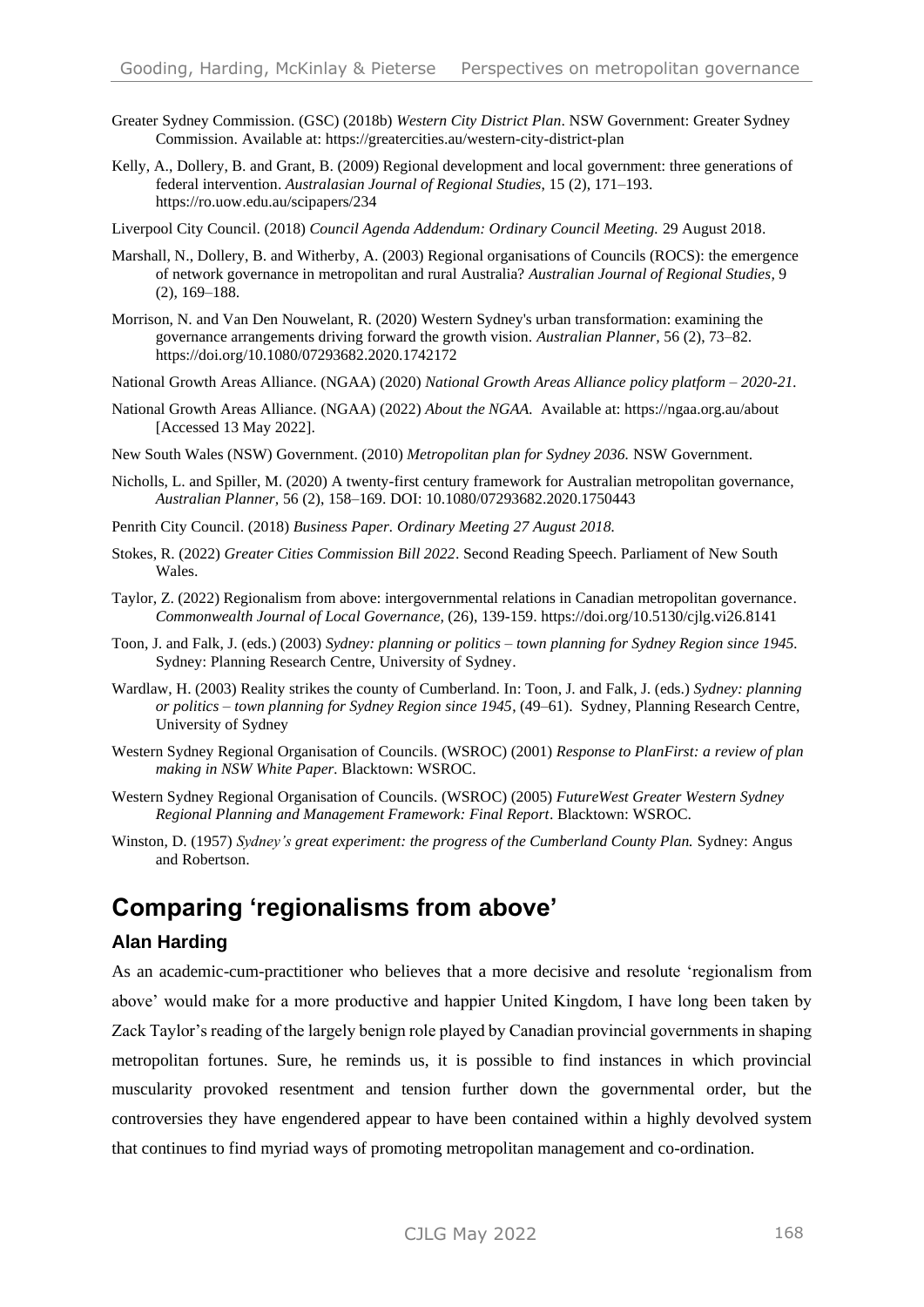The variations in the basic forms of Canadian metropolitan institutionalisation and governance that Taylor identifies in this latest piece will surely strike a chord with observers in other national contexts. Within the Greater Manchester metropolitan context, for example, we have experienced the full panoply of organisational forms he points to  $-$  from voluntary inter-municipal networks operating alongside single purpose metropolitan agencies through to statutory, multi-purpose, elected metropolitan authorities. That these forms have waxed and waned over time in both the UK and Canada serves to remind us that metropolitan management is certainly not evolving along a single, globally recognisable path. Managing the metropolis remains an art, characterised by sets of piecemeal time- and placespecific responses to patterns of spatial change; rather than a science that sees comprehensive attempts to align all the public powers that shape those patterns.

What is striking from a UK perspective compared to Canada, however, is just how weak and inconsistent 'regionalism from above' has been in recent decades. This might seem like an odd claim, for two reasons. On one hand, recent UK government timidity with respect to metropolitan reform followed a period in which there were sweeping changes in the structure and functions of municipal authorities. The comprehensive reforms of the 1970s were specifically designed to make better sense of the pattern of urbanisation and suburbanisation that had followed in the wake of industrialisation, and to end the false dichotomy between urban and rural areas that had dominated sub-national administration over the previous century. In very deliberately following the trail blazed by the likes of metropolitan Toronto, the UK introduced a nationwide system of two-tier local government; and the biggest departure from the status quo was found in the six largest metropolitan areas of England. However, those new metropolitan county councils, along with an earlier model of 'regionalism from above' introduced for London a decade earlier (the Greater London Council), survived for only twelve years before they were abolished by the second Thatcher government.

On the other hand, the UK has clearly taken firm steps down the road of constitutional change by recognising claims for greater sub-national self-determination in its constituent non-English nations. The relatively strong forms of devolution granted to Scotland, Wales and Northern Ireland at the end of the last millennium were not, however, driven by a concern with urban or metropolitan development. None of the devolved administrations, furthermore, have introduced much in the way of innovations in metropolitan management. Only in the case of London – with the creation in 1999 of the Greater London Authority and the country's first directly elected metro Mayor – has any UK national government taken the lead in establishing new *metropolitan* governance arrangements in the last four decades. That was the same Labour administration which devolved power beyond England. Its attempts to promote a weaker form of devolved governance elsewhere in England foundered in 2004, however, when the first of a planned series of referenda on the creation of elected authorities for England's weakly institutionalised administrative regions (as opposed to metropolitan areas) produced an overwhelming 'no' vote.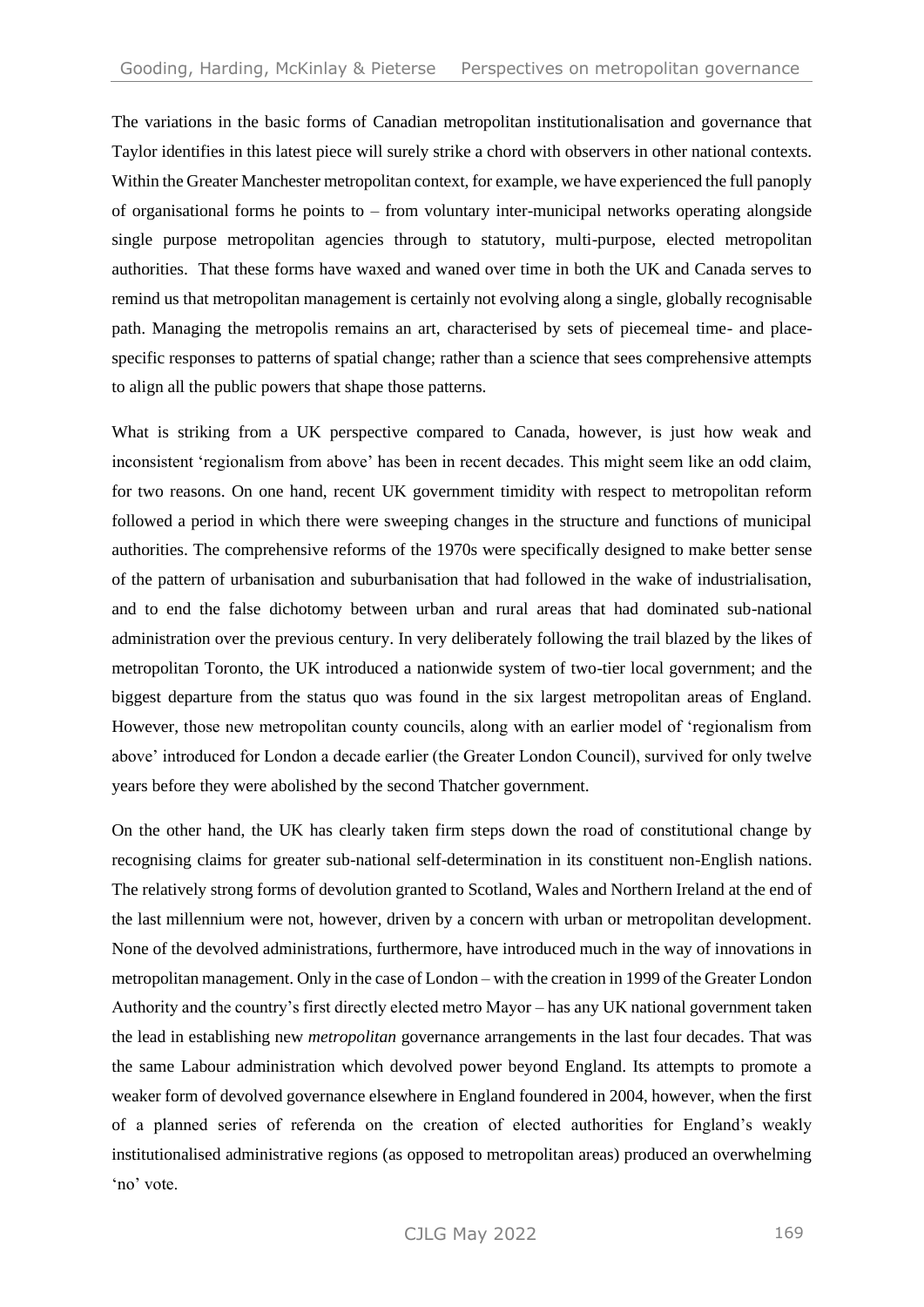During the period in which UK governments of all political stripes turned their backs on metropolitan governance, they also presided over a comprehensive weakening of the functions, powers and resources of local government. Direct municipal service delivery roles in key areas such as schooling, social housing and public transport virtually disappeared and local authorities were stripped of their freedom to set local business property taxes or to vary the level of residential property taxes beyond the narrow fiscal parameters imposed by national governments. As wave after wave of centralisation and marketisation washed through the local government system, municipal discretion was increasingly limited to spending declining resources on those purposes sanctioned centrally.

This is the context in which the importance of metropolitan co-ordination has been rediscovered in England but largely from the bottom up rather than the top down. The experience of Greater Manchester since the abolition of its upper tier metropolitan authority in 1986 is the leading example within the UK of a process whereby unitary authorities in complex urban areas have come together voluntarily to build the networks, the institutions and the resource bases that provide for greater co-ordination in the delivery of those functions that make greater sense at the metropolitan scale than within narrower, artificial administrative boundaries. Such was the vigour with which Greater Manchester's ten municipal authorities pursued their collective interests that at a critical moment in time its bottom-up agenda, based on improving economic performance and sharing its fruits more widely, fused with the 2010– 2015 Coalition government's aspirations to rebalance the national economy spatially whilst at the same time massively reducing sub-national government spending.

### **Evolution of metropolitan governance in Greater Manchester**

**1974–1986** Two tier system comprising a strategic, metro-wide Greater Manchester County Council with ten large lower-tier boroughs (cities and towns).

**1986–2010** Ten unitary boroughs along with indirectly elected statutory bodies for metropolitan services (air and surface passenger transport, policing, fire services, waste disposal); boroughs cooperate, via a voluntary Association of Greater Manchester Authorities (AGMA), in the bottom-up development of metropolitan institutions and programs, emphasising economic development.

**2011–2017** Creation of a new, statutory Greater Manchester Combined Authority endowed with powers and resources via the absorption of bottom-up structures and programmes, plus a series of bespoke central-local 'deals', largely economy-related but including delegated power over health services provision.

**2017–present** Strengthening of the Combined Authority with the direct election of a metro Mayor, operating through a Cabinet comprising all ten leaders of the borough councils, funded by grants from higher levels of government and precepting of borough taxes.

The somewhat uncomfortable reconciliation between a sustained, bottom-up regionalism (at least in Greater Manchester's case) and a more temporary, tactical top-down variant did not survive the seismic changes in national government priorities that followed in the wake of the Brexit vote and the COVID pandemic. But it did trigger a second, more limited wave of metropolitanisation, based on a series of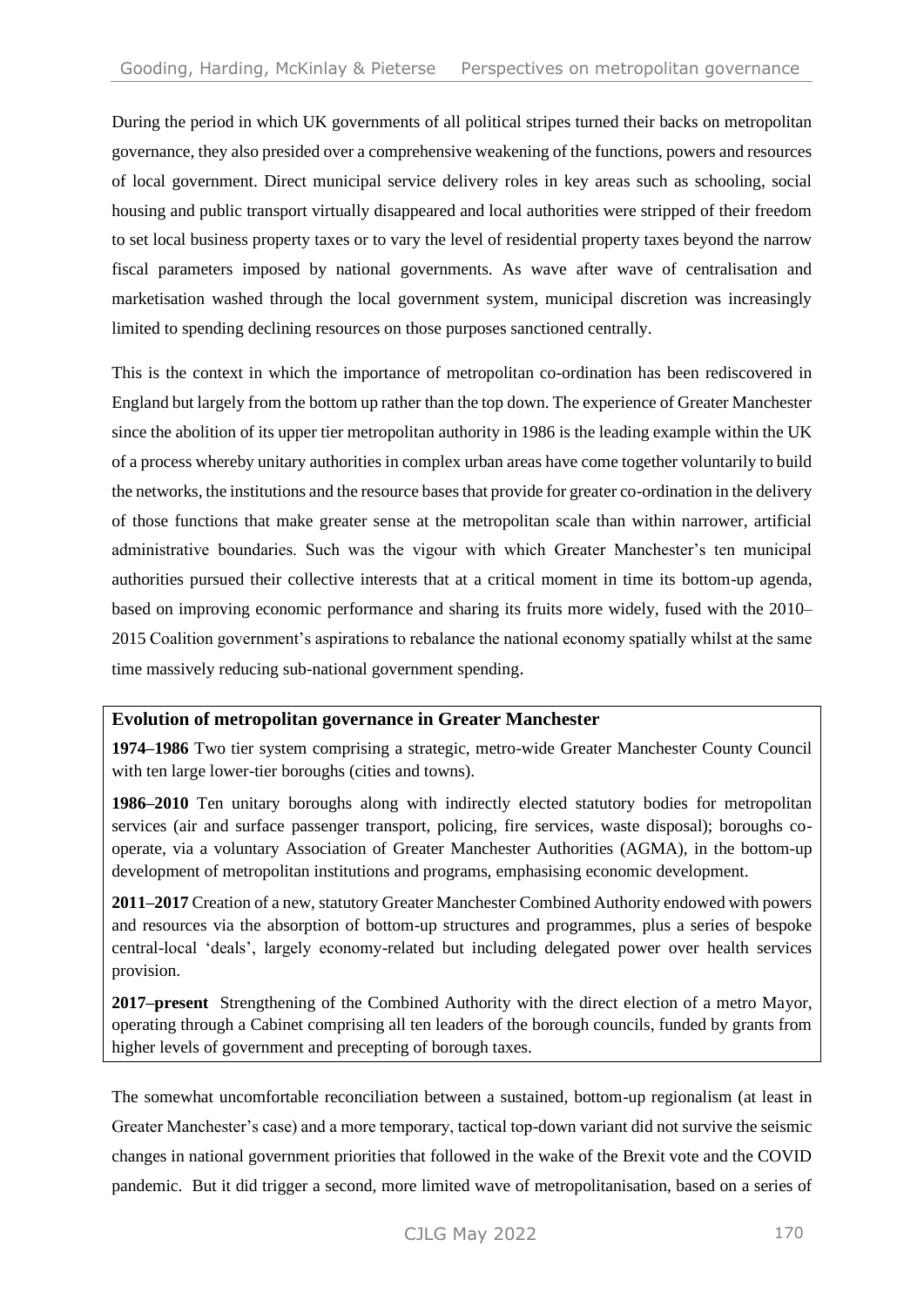'deals' struck between national government departments and collections of metropolitan districts. Since Greater Manchester became the first pilot experiment in 2011, new Combined Authorities, featuring directly elected mayors in provincial England for the very first time, have been created in a slowly growing number of English urban regions. Just as Taylor describes in the case of Greater Vancouver, where the Regional District of municipalities (Metro Vancouver) has been able to draw upon and expand a longstanding track record of cooperative governance, so it has become easier for England's Combined Authorities to enter into new areas of joint activity. In Greater Manchester's case, previous successes in building up critical metropolitan assets in economic development and related fields have enabled its directly elected mayor to use his convening powers to push forward with further initiatives in areas such as homelessness, employment standards, bus regulation and retrofitting buildings.

Nevertheless, progressive centralisation in the governance of England and a fitful and inconsistent approach to metropolitan development across all parts of the UK have proven to be a more significant constraint on innovation in metropolitan management than has been the case in Canada. 'Regionalism from above', as a result, is better established in Canada than it has been in the UK anywhere apart from London for the last four decades. Paradoxically, though, the UK's timid approach to metropolitan reform beyond the capital has helped strengthen a bottom-up form of regionalism that is decidedly patchy but has been growing organically for more than three decades now.

Whether this organic movement will ever trigger a more substantial 'regionalism from above' in the UK is radically uncertain. As colleagues in political science often delight in reminding me, no unitary state has ever willingly become federal. My optimistic response, however, is that for all the centralisation we have seen over the last 40 years, the UK's is a union in which degrees of devolution have become something of a political battleground and a source of creative instability. The current UK government's approach to the tension between centralising and devolutionary approaches is to begin to curtail the autonomy of the non-English UK, but that approach has proved counter-productive, actively feeding nationalist and separatist sentiment. The much greater empowerment of metropolitan areas is surely a better long-term bet for protecting the integrity of the UK than any amount of centralisation.

## **Re-shaping the governance of metropolitan communities: an Aotearoa New Zealand perspective**

### **Peter McKinlay**

Discussion of metropolitan governance and indeed of governance within the public sector generally is typically concerned with structure and regulation – designing arrangements intended to facilitate major infrastructure, development and service delivery. This typical understanding is manifested in the way in which practitioners of spatial planning define their area of focus:

*Spatial planning refers to the methods used by the public sector to influence the distribution of people and activities in spaces of various scales. Discrete professional*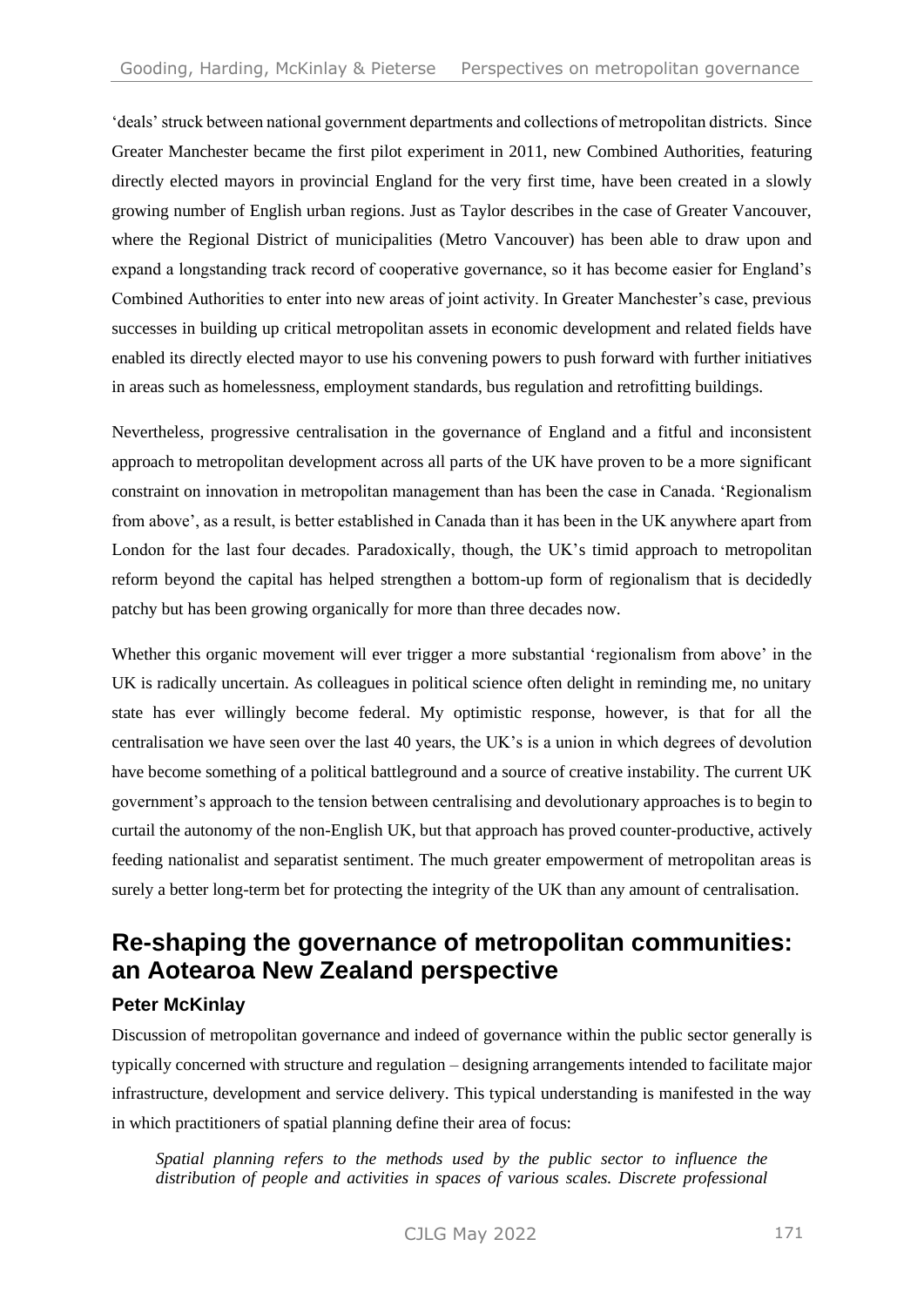*disciplines which involve spatial planning include land use, urban, regional, transport and environmental planning. Other related areas are also important, including economic and community planning. Spatial planning takes place on local, regional, national and inter-national levels and often result in the creation of a range of spatial plans*. (*practice of metropolitan governance goes back centuries, centuries over which governance has become increasingly centralised both locally and regionally and, perhaps most importantly, nationally. Central governments have exercised increasing control, sometimes directly, sometimes indirectly through means such as the allocation of financial resources* (emphasis in original) (geo41.com 2022).

There is something of an irony in centralisation increasing at the very same time as exponential evolution in information technology has created at least a theoretical potential for much greater decentralisation. In practice, the growing reliance on information technology has supported centralisation in a number of ways, such as the use of GIS to support land use and spatial planning and the emergence of the 'surveillance state' exemplified by modern China.

This note explores the potential for a reversal of the trend to increasing centralisation in at least some jurisdictions as concerns mount about growing inequality, social dysfunction and the increasing complexity and cost associated with the micro management of service design and delivery.

The growth of these concerns has, in a number of jurisdictions, seen an increasing interest in understanding *wellbeing*, and a variety of initiatives on the part of higher tiers of government to incorporate wellbeing within their policy objectives. Well-known examples include community planning in Scotland, the wellbeing practice instituted as a result of the Well-being of Future Generations Act 2015 in Wales, and New Zealand's commitment to a Wellbeing Budget expressed as: *"…this Government has committed to putting the wellbeing of current and future generations of New Zealanders at the heart of everything we do"* (Robertson 2019, p. 2).

Initially, this looked more like a public relations exercise than a genuine shift in policy. In contrast with the strong community emphasis in other jurisdictions, the New Zealand approach was to be run primarily by the Treasury and based on a set of indicators within its 'living standards framework'. Three years on and as a consequence of a number of other policy shifts, it may be leading to a fundamental change in the way New Zealand is governed.

Notably:

- New Zealand's health and disability system is being restructured. Some 20 district health boards – hospital owners/managers and the primary commissioners of other health and disability services – are being replaced by a single entity, Health New Zealand, which will work in partnership with a new Maori Health Authority.
- The vocational training network including a number of polytechnics is being consolidated into a single entity.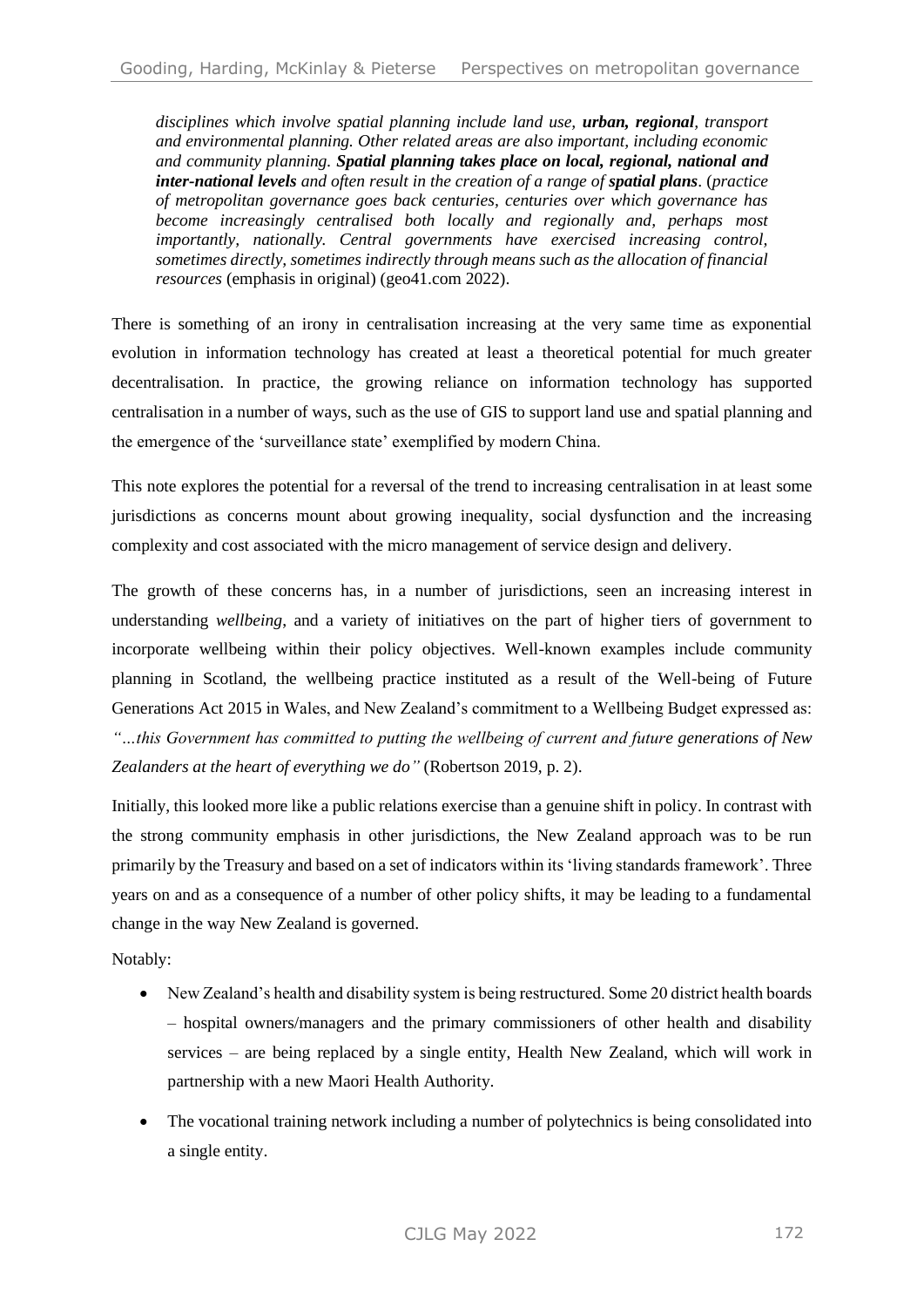- Resource management planning is undergoing major reform with the expressed intention of removing any involvement in land-use planning from territorial (district-level) local authorities in favour of a regional approach.
- Central government is making increasing use of national policy statements as sometimes seemingly arbitrary interventions in major aspects of local and metropolitan governance.
- The major infrastructure activity of local government, ownership and management of 'three waters' infrastructure (potable water, wastewater and stormwater), is to be shifted from councils into four major sub-national entities.
- The State Sector Act 1988 passed as part of the major reform initiatives of the late 1980s has been replaced. One driver for this reform was the reality that government departments had become in practice a network of semi-autonomous entities. The new Public Service Act 2020 is intended to create a more unified public service based on a spirit of service to the community.

The initial reaction of much of local government was to wonder whether there would be a role left at all for local governance after major functions are centralised, and with them much influence over what happens within their districts. And other locally influenced institutions are also disappearing – health boards, polytechnics. In response, the Minister of Local Government has established a ministerial enquiry into the future for local government with wide-ranging terms of reference.<sup>3</sup> There is a sense that much of the future for local government may lie in working more closely with its communities, but this also is a space being contested by central government, especially through the evolution of its wellbeing policy.

The Public Service Commission, reflecting the purpose of the new Public Service Act 2020 to rebuild a more joined up public service, has designated a number of senior regionally based public servants as regional public service commissioners (RSPCs) with a mandate *"to bring together, coordinate and align central government decision makers… as it relates to regional leadership, planning and delivery of wellbeing outcomes for communities in their regions"* (Te Kawa Mataaho Public Service Commission 2021, p. 5)*.*

In a related development the Minister of Health has just announced the nature of one of the key elements of the health sector reforms, the establishment of a network of 'localities' across New Zealand. The Minister's announcement states that a *"locality coordinator will draw together health providers, iwi, local authority representatives, and social sector agencies to work out what is available and what is needed at a local level. The purpose of the process is to engage with the relevant community and* 

<sup>3</sup> For further information on the purpose and scope of the review see: https://www.dia.govt.nz/Future-for-Local-Government-Review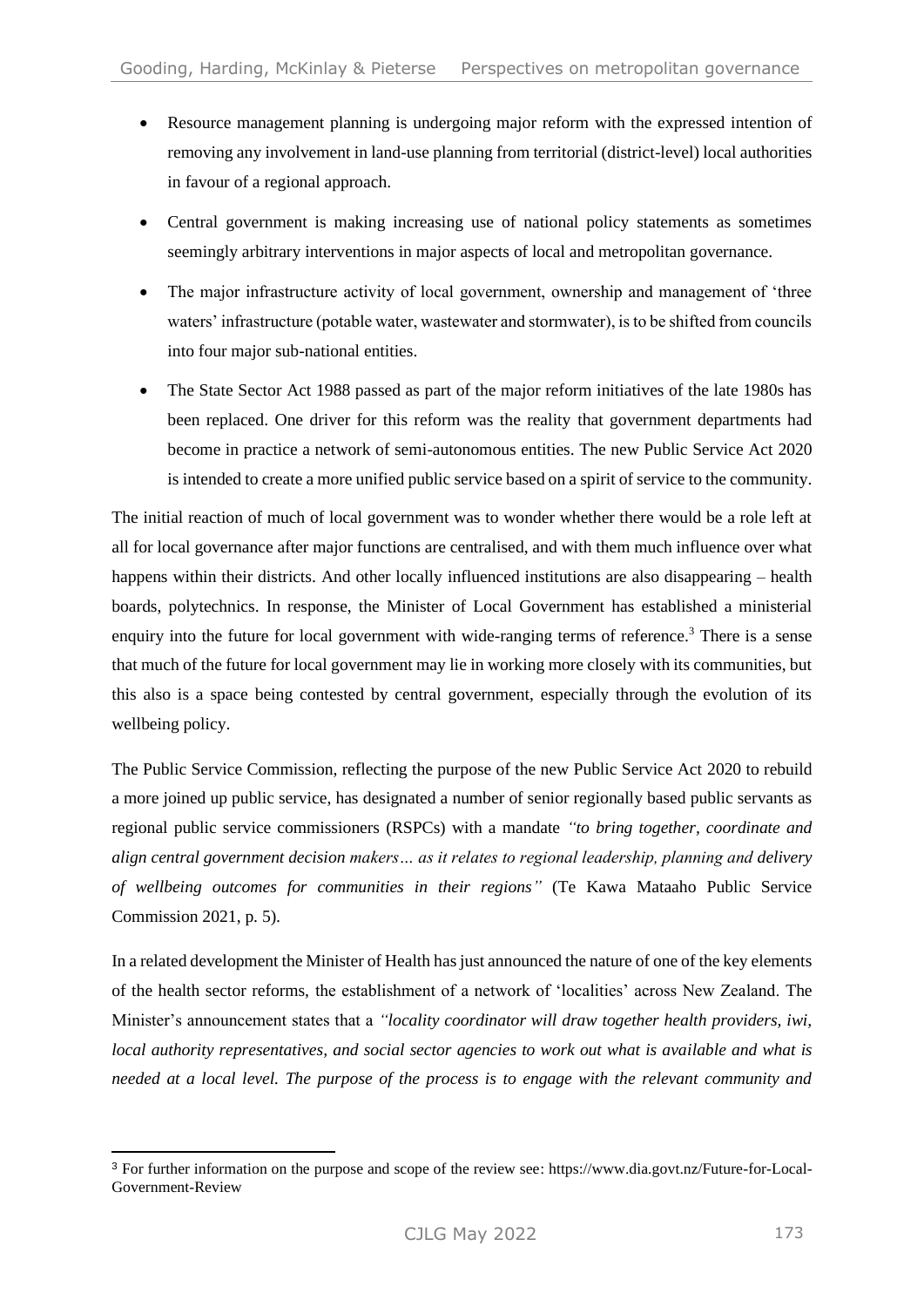*understand its needs"* (Little 2022). There will be 60–80 localities: the first nine are all based on existing local authority districts.

These various changes suggest that despite the apparent emphasis on centralisation across government's reform programmes to the feared detriment of local and metropolitan governance, the core of major reforms may be more one of centralising in order to decentralise. This can be seen, for example, in the health sector reforms where the rationale is to bring together 20 different regional service providers into a single entity which can then empower localities to develop services targeted to local needs and circumstances, but within an overarching focus on equal access nationally.

The emphasis in the role of RSPCs on the delivery of wellbeing outcomes for communities and in the role of health localities on targeting local needs, both stress the importance of identifying and understanding communities. This may be the trigger for major change. Research evidence from a number of major think-tanks internationally<sup>4</sup> emphasises two critical aspects of communities:

- Wellbeing policy/practice, to be meaningful, needs to focus on wellbeing at a community level if the tyranny of the average is to be avoided.
- Effective community involvement means involvement with communities identified by their people – self-identifying communities – not communities determined by officials drawing on data analysis or other methodologies.

This leads naturally to recognising that the future for local government should include enabling and supporting self-identifying communities. As with any new approach the question is how: who should do what?

First, what does the practical experience of other jurisdictions suggest? Among other things it is important to create an enabling environment: communities will not form because bureaucrats think they are a good idea; they will form because the people of communities themselves want to make it happen, and the requisite resources and support for that purpose are available.

Next, the likely size of the typical self-identifying community, regardless of the population of the local authority in which the community is located, will likely be 5,000–7,000 people or thereabouts, centred around a local shopping centre, church, school or important community amenity. For a country the size of New Zealand (a population of approximately 5.1 million people) this implies the potential for in the order of 700–800 communities.

<sup>4</sup> Examples from the UK include New Local, Locality (with its mantra 'voice choice and control for communities over decisions which affect their place') and the Carnegie UK Trust; and from the US the Kettering Foundation and the Centre for Public Service at Portland State University.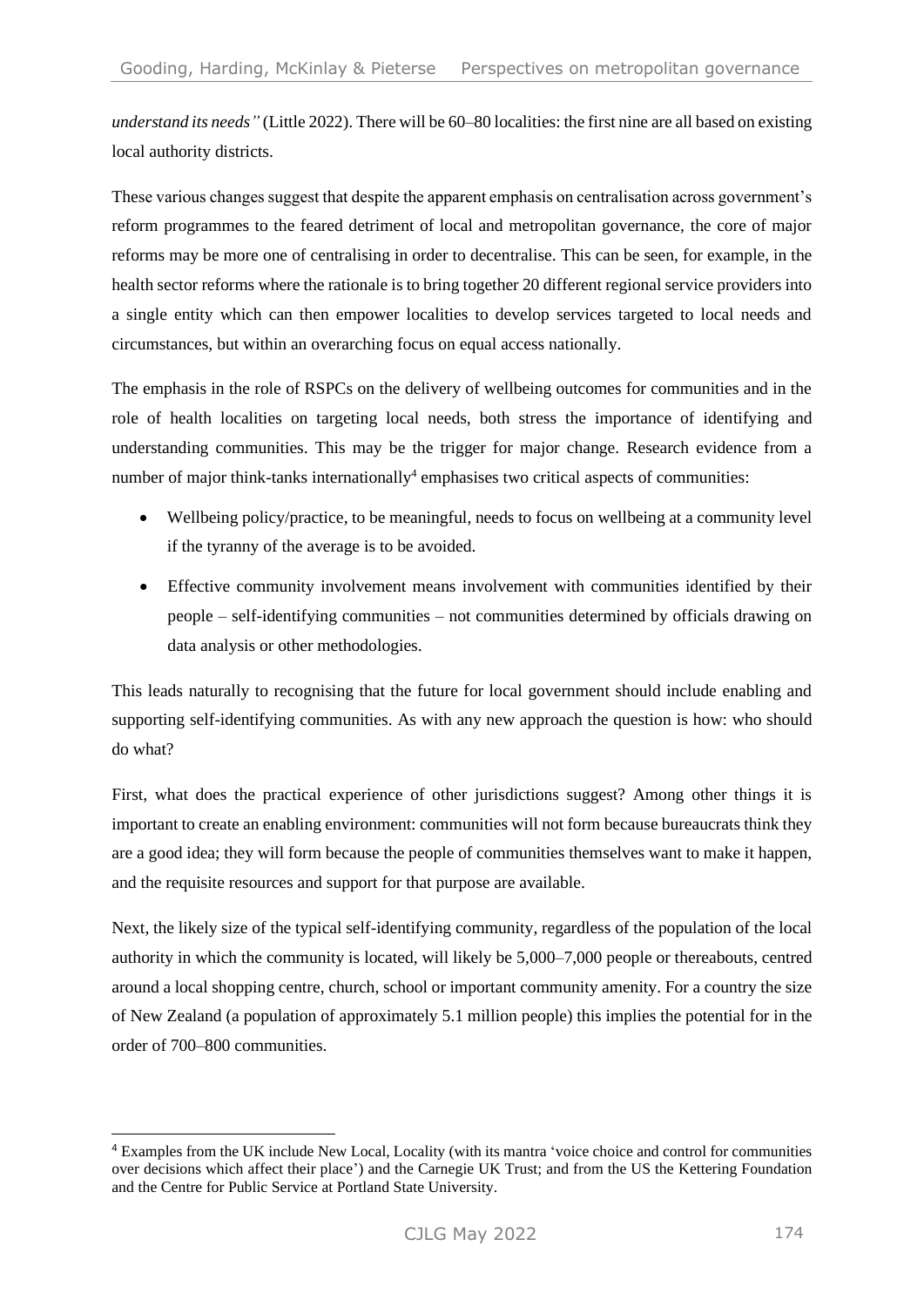Issues of scale and transaction costs make it clear that, if any element of the public sector is to take the role of enabling self-identifying communities, it will be local government not central government. Councils are typically very close to their communities simply because of the range of things they do in their 'business as usual' role. In New Zealand they have a statutory purpose of enabling local democracy and promoting community wellbeing.

Three years ago when the wellbeing budget approach was announced, it looked very much like a topdown, centrally driven venture at risk of being remote from the people it was intended to serve. However, serendipity, the strength of international research on the potential of communities, and working examples of what can be done, all point to the potential for a shift to much more of a bottomup approach to local and metropolitan governance, based on the strength of communities.

Next a note on implementation. As part of New Zealand's resource management reform, there is a growing emphasis on spatial planning. A group of New Zealand councils are currently looking at the recent Scottish initiative of empowering self-identifying communities to prepare local place plans. This is an initiative which could be picked up without requiring any new legislative authority (the statutory purpose of New Zealand local government is already sufficient). Properly supported (councils assisting with organisational and capability development; the use of participatory budgeting to give people a strong incentive to become engaged…), this is an approach which provides a single and coordinated process for expressing community needs and aspirations over a broad range of services, including health.

Finally, a focus on self-identifying communities also offers a further and significant advantage – a natural means for strengthening the relationship between local government and *mana whenua*, Maori, who have a traditional attachment to place.

So, what may all this mean for the governance of metropolitan areas? Traditionally there has been a broad understanding between central and local government that central government is responsible for major social services and local government looks after local infrastructure, regulation and local arts, culture and recreation activity. This understanding has persisted notwithstanding significant and growing socio-economic disparities across metropolitan areas and associated and growing social dysfunction. What now seems inevitable is a pivot away from an emphasis on infrastructure as the major preoccupation to an emphasis on quality of life in communities. In response, metropolitan governing structures will need to become more distributed, working locally with groups of communities and helping them to partner with central government and other service deliverers. At the same time, addressing the so-called 'wicked issues' must become a collaborative process drawing, on and indeed unleashing, the capabilities of the many and diverse communities which make up metropolitan areas. With those shifts in governance to a focus on community wellbeing, local governments should play a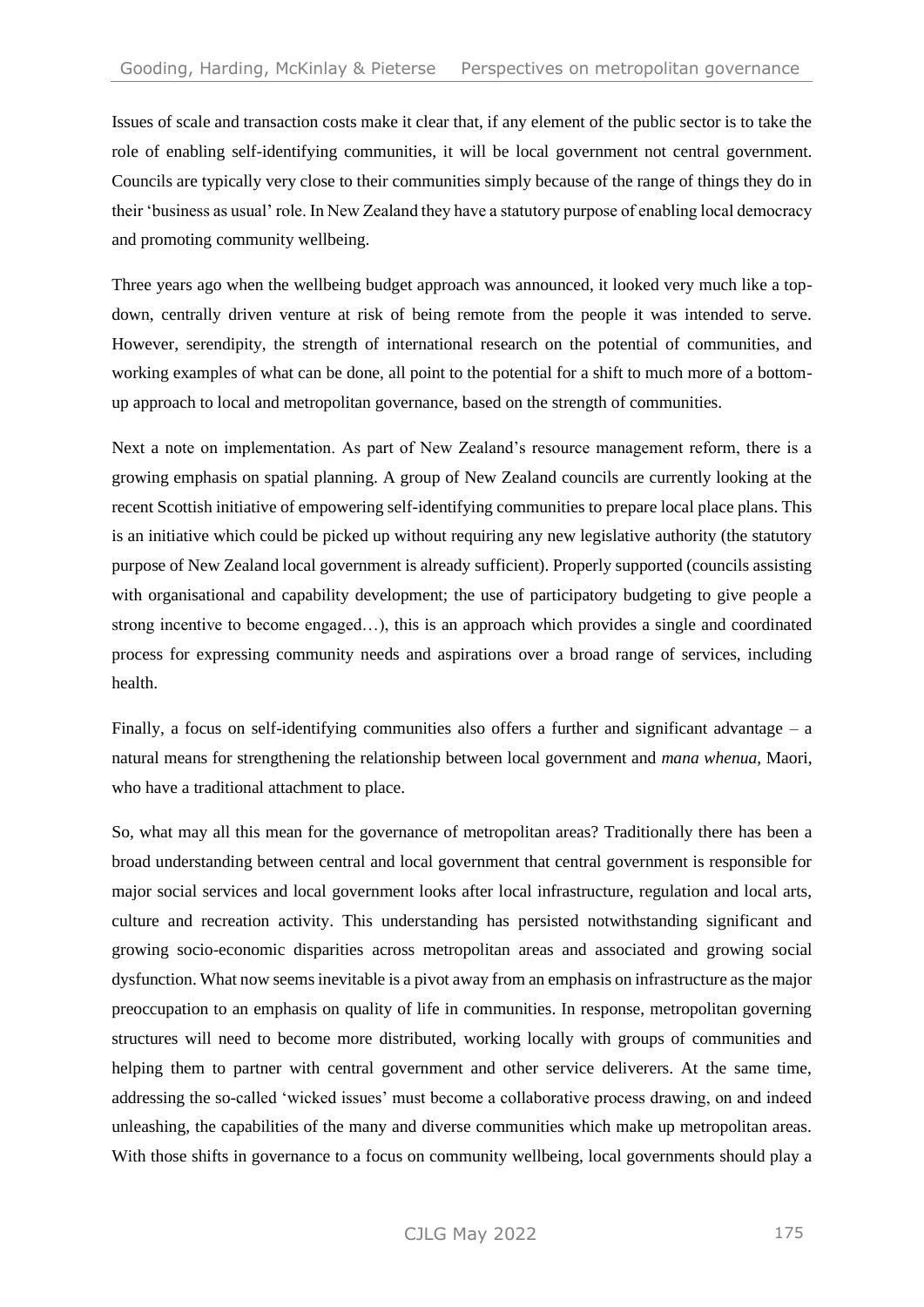much greater role in ensuring that public-sector interventions are well targeted and effective, especially in more disadvantaged metropolitan communities.

### **References**

Geo41.com (2022) *Spatial planning* [Online]. Available at[: https://www.geo41.com/spatial-planning](https://www.geo41.com/spatial-planning)

- Little, A. (2022) *Andrew Little locality network announcement speech, Levin, Taitoko, 21 April 2022.* Available at: https://www.beehive.govt.nz/speech/andrew-little-locality-network-announcement-speech-levintaitoko-21-april-2022
- Robertson, G. (2019) *Budget speech. Wellbeing budget 2019.* New Zealand Government. Available at: <https://www.treasury.govt.nz/sites/default/files/2019-06/b19-speech.pdf> [Accessed 15 May 2022].
- Te Kawa Mataaho Public Service Commission (2021) *Joined up government in the regions report back: strengthening a regional system leadership framework for the public service*. Cabinet paper. Available at: [https://www.publicservice.govt.nz/assets/SSC-Site-Assets/Proactive-Releases/Cabinet-Paper-Joined](https://www.publicservice.govt.nz/assets/SSC-Site-Assets/Proactive-Releases/Cabinet-Paper-Joined-up-Government-in-the-Regions-repor-back-Strengthening-a-regional-system-leadersship-framework-for-the-public-service.pdf)[up-Government-in-the-Regions-repor-back-Strengthening-a-regional-system-leadersship-framework-for](https://www.publicservice.govt.nz/assets/SSC-Site-Assets/Proactive-Releases/Cabinet-Paper-Joined-up-Government-in-the-Regions-repor-back-Strengthening-a-regional-system-leadersship-framework-for-the-public-service.pdf)[the-public-service.pdf](https://www.publicservice.govt.nz/assets/SSC-Site-Assets/Proactive-Releases/Cabinet-Paper-Joined-up-Government-in-the-Regions-repor-back-Strengthening-a-regional-system-leadersship-framework-for-the-public-service.pdf)

# **Through the broken hourglass: perspectives from South Africa's Gauteng City region**

### **Marius Pieterse**

The South African model of federalism has been likened to an hourglass, with comparatively weak provincial governments functioning as intermediaries between more powerful national and local spheres (Steytler 2017; de Visser 2019). While the Constitution of the Republic of South Africa, 1996 (hereinafter 'the Constitution') provides for national and provincial oversight and regulation of, and sometimes intervention in, local government affairs (sections 139, 151, 155(6) and 156(3)), it awards municipalities a right to govern locally on their own initiative (section 151(3)) and determines that national and provincial government *"may not compromise or impede a municipality's ability or right to exercise its powers or perform its functions"* (section 151(4)).

Municipalities are awarded 'executive authority', 'the power to administer' and attendant bylawmaking authority over a range of functional areas including building regulations, municipal planning, water supply systems, electricity reticulation and trading regulations (section 156(1) read with Schedules 4B and 5B of the Constitution). There is also a strong expectation that administration of other functional areas such as housing, health services and transport will be delegated to them if they demonstrate the requisite capacity (section 156(4)). Moreover, a constitutional chapter on 'cooperative government' enjoins the national, provincial and local spheres of government to align and coordinate their activities, to *"respect the constitutional status, institutions, powers and functions of government in the other spheres"* and to *"exercise their powers and perform their functions in a manner that does not encroach on the geographical, functional or institutional integrity of government in another sphere"* (section 41 of the Constitution). In giving effect to these provisions, a string of Constitutional Court decisions have nullified provincial attempts to exert control over municipal planning (for discussion, see Pieterse 2019).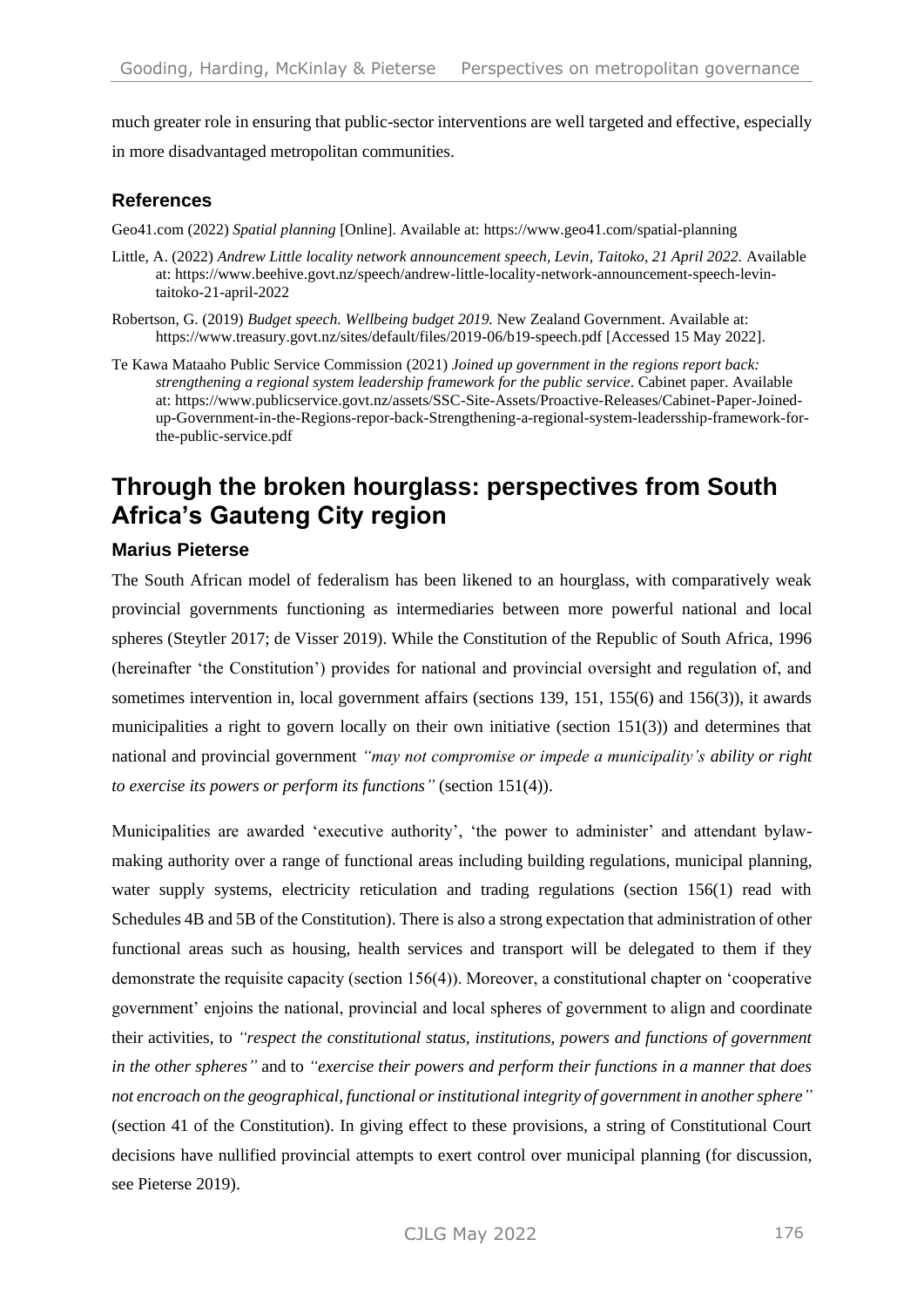While implementation of the Constitution's devolution scheme has been complicated (see Christmas and de Visser 2009) the upshot is that control over urban form and function in major South African cities rests predominantly with local government, subject to national and provincial monitoring, oversight and support.

The effect of municipal demarcation and categorisation under section 155(1) of the Constitution, read with the provisions of the Municipal Structures Act 117 of 1998, has been that most of South Africa's major urban agglomerations are largely governed by single 'metropolitan' municipalities. The exceptions are a nascent cross-municipal coastal urban strip in KwaZulu Natal (see Todes 2014) and the Gauteng City Region (hereinafter 'GCR'), a dense multi-nodal sprawl of some 18,000 square kilometres which not only functions as South Africa's economic engine but arguably also constitutes the most significant megacity in sub-Saharan Africa (de Visser 2019).

The GCR includes three metropolitan municipalities, the cities of Johannesburg, Tshwane (Pretoria and surrounds) and Ekurhuleni (a conglomeration of erstwhile mining towns to the east of Johannesburg). There are also six local municipalities governing mining and industrial towns to Johannesburg's west and south, which are further clustered under an upper tier of two 'district' municipalities tasked with regional development and service-coordination. Importantly, the GCR is near-perfectly encircled by a provincial boundary, making Gauteng the country's only predominantly urban province.

On paper (and on the map) then, the Gauteng provincial government is for all practical purposes a metropolitan one and could be expected to behave as such. It has (sometimes exclusive) legislative competence over all of the functional areas under local government's executive and administrative control, as well as shared competence with national government over urban functionalities like housing, health services and transport (section 104 read with Schedules 4A and 5A of the Constitution).

Yet, except for the establishment of a regionwide urban observatory, and its dominant stake in the public-private partnership operating a cross-municipal rapid rail system, the Gauteng province's efforts in metropolitan governance have been fairly meek. Policy-wise, it has for the most part toed the national line in functional areas where its legislative and executive competence overlaps with that of national government (de Visser 2019; Turok 2010). Perhaps burnt by the Constitutional Court decisions referred to above, it has further steered clear of micromanaging municipalities within its territorial jurisdiction, to the point where it has attracted criticism for failing to intervene in instances where local governance has faltered or collapsed (Pieterse 2021).

Considering Zack Taylor's typology of province-driven metropolitan governance in Canada, it appears that Gauteng's constitutional positioning as the throat of the hourglass, combined with a dearth of bureaucratic skill and resources (compared to that at the disposal of national government and the metropolitan governments under its jurisdiction), has constricted its ability to assert itself as a leading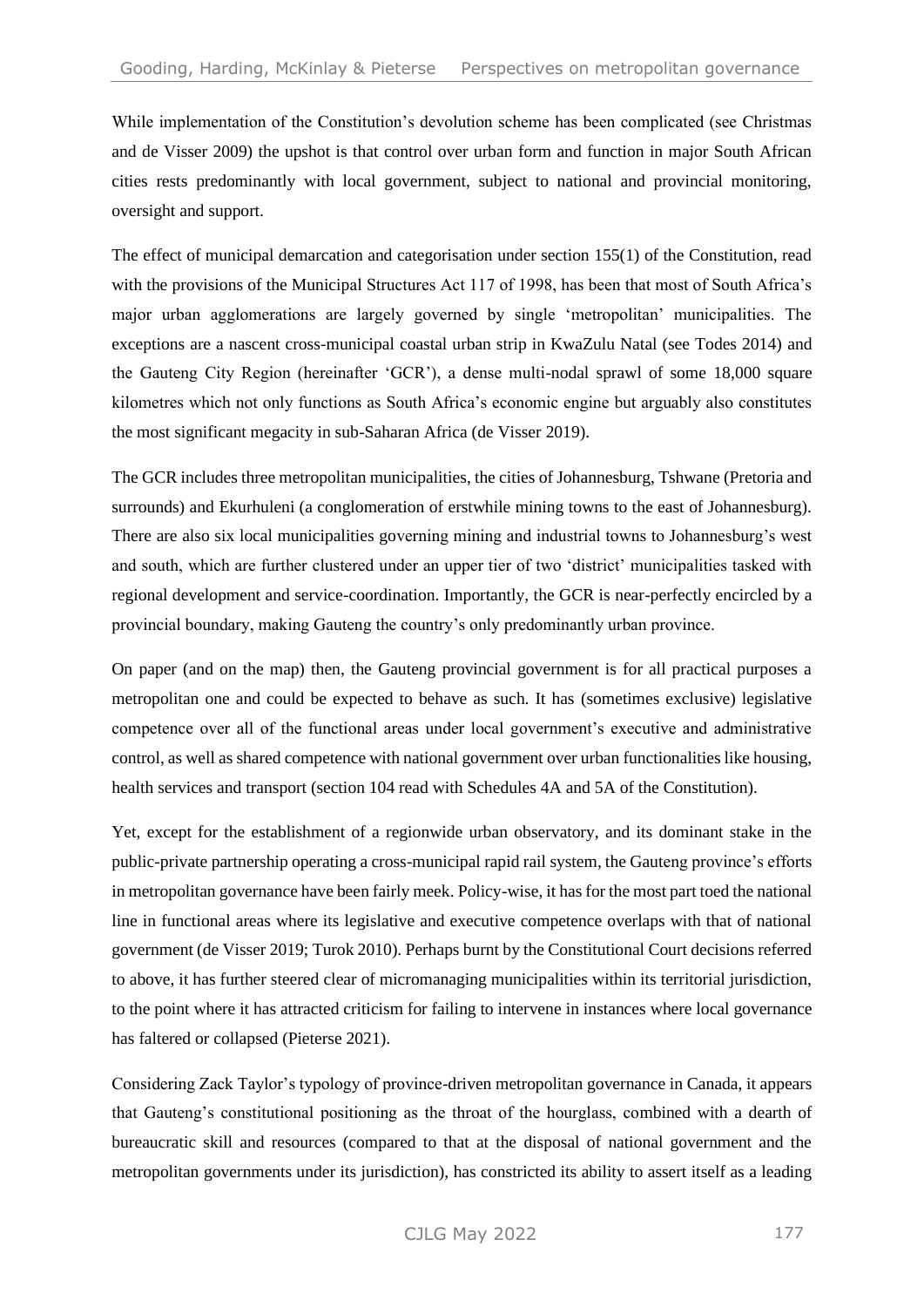institution for metropolitan governance. Moreover, its exercise of spatial planning powers (which it shares with national government and municipalities under the Spatial Planning and Land Use Management Act 16 of 2013) have not thus far approximated a metropolitan policy overlay. Meanwhile, cumbersome national legislative regulation of public-private partnerships and multi-jurisdictional entities has stifled the establishment of multi-purpose regional organisations (de Visser 2019).

Instead, the provincial government attempts to facilitate cooperative governance across the GCR through its driving role in intergovernmental coordination structures established by the Intergovernmental Relations Framework Act 13 of 2005 (hereinafter 'IGRFA'), which operationalises the constitutional chapter on cooperative governance (de Visser 2019). But these fora are consultative and consensus based, and are viewed as toothless and ineffective, not least because they reflect a topdown conception of cooperative government dominated by national interests (Palmer et al. 2017). Their proceedings therefore appear to make little difference to regional governance in the GCR.

The IGRFA arguably reflects political sensibilities at the time of its drafting, when government at national, provincial and local levels was largely politically congruent and dominated by the African National Congress (hereinafter 'ANC') (Woolman and Roux 2009). From 1994 until 2016, the ANC ruled nationally, in eight out of nine provincial governments, and in seven out of eight metropolitan municipalities across the country (with the Western Cape and City of Cape Town the respective exceptions at provincial and metropolitan levels). In Gauteng, all but one local municipality (Midvaal, arguably the most rural in the province) were ANC dominated. A precariously thin line between party and state institutions combined with strong centrist and hierarchical tendencies in the ANC ensured that intergovernmental relations structures functioned free from conflict and that the developmental visions of different spheres of government remained broadly aligned (Woolman and Roux 2009; Pieterse 2019).

But this house of cards tumbled in the 2016 local government elections, when the ANC lost majorities in Johannesburg and Tshwane, which both fell to be governed by flimsy coalitions of smaller parties headed by the official opposition, the Democratic Alliance. Continued electoral decline would see the ANC secure only the narrowest of majorities in Gauteng's 2019 provincial elections. In 2021's local government elections, it went on to lose control of all three Gauteng's metropolitan councils and to dip below 50% of support in all but one local municipality. With most municipalities in the province now under unstable coalition government and current South African party politics acrimonious at best, party structures can no longer dependably ensure cooperative governance. Perhaps predictably, existing intergovernmental relations platforms under the IGRFA are similarly coming up wanting (de Visser 2019).

With much of the political glue that propped up the constitutional hourglass seemingly having become unstuck, and with capacity and resource constraints peaking amidst the Covid-19 pandemic, prospects for constructive metropolitan governance in the GCR currently appear dire. The national government